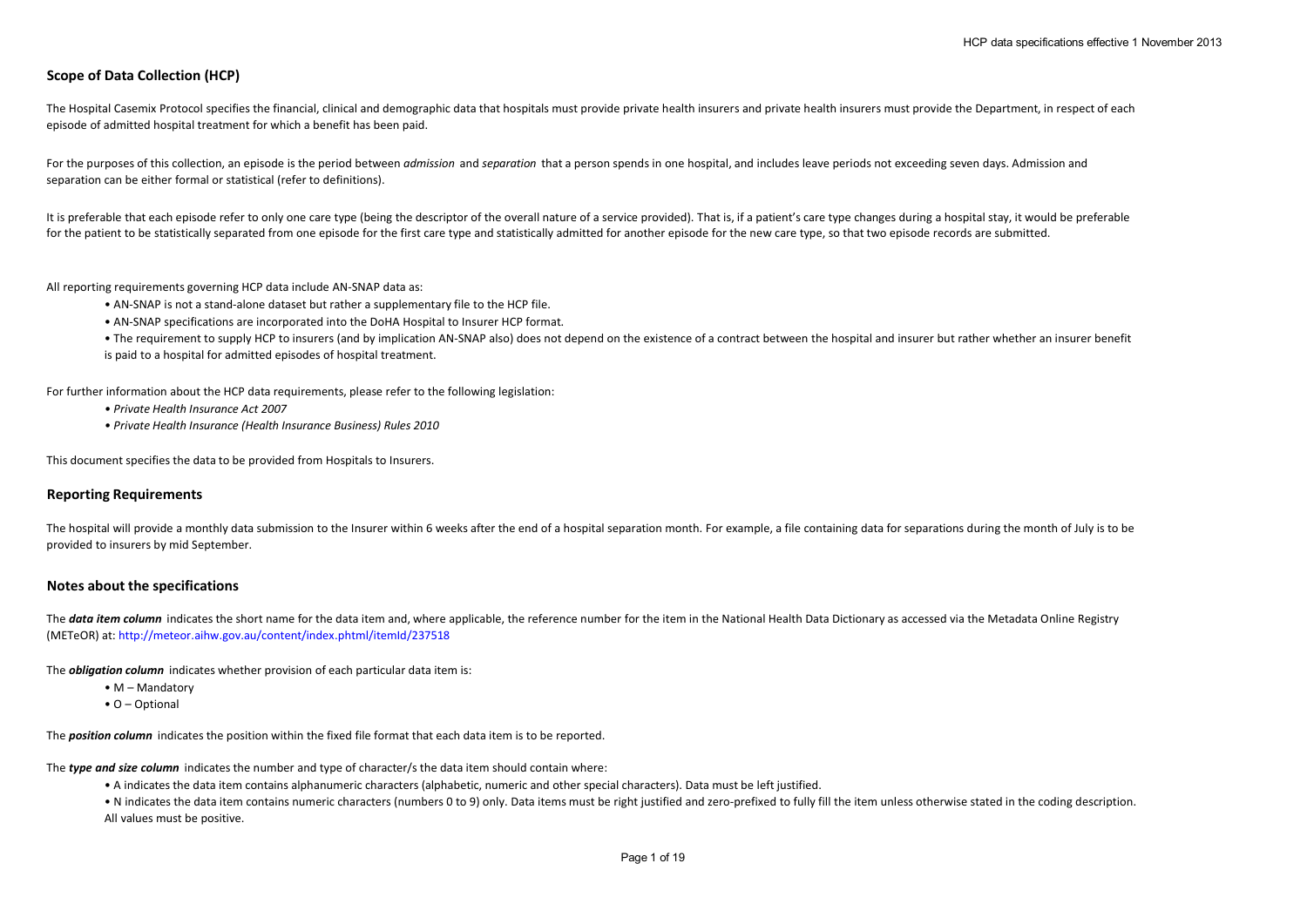The *format column* indicates the format of the characters of the data item:

- *DDMMYYYY* indicates the data item contains date information where DD represents the day, MM represents the month and YYYY represents the century and year. For example, 5 July 2006 would be
- *hhmm* indicates the data item contains time information based on a 24-hour clock, where hh represents the hour and mm represents the minutes. For example 2.35pm would be entered 1435.
- *blank filled* , in relation to a data item, means that the data item is filled with blank spaces.
- *zero filled* , in relation to a data item, means that the data item is filled with zeros.
- *zero prefix* means that leading zeros are to be inserted if necessary to ensure that the number of characters in the entry matches the data item size specified for the item.
- See the coding description column for any other special formatting requirements. *• Charges & Benefits* – supply in dollars and cents (omit decimal point) with leading zeros to fully fill item. Negative amounts are permitted for reversals. An entry of 000000000 means that no

The *repetition column* indicates the number of times the data item is repeated within the data file.

The **coding description column** provides the definition for the data item, valid values and any additional information to clarify what data should be reported and how. If a METeOR data item exists, refer to the National Health Data Dictionary for definition and collection methods.

The *edit rules column* outlines the edit checks the Department will run the data through using the Check-It software. These are split into critical errors where data will be rejected and warnings where data will be identified.

The *error codes column* indicates the error code attributed to each of the edit checks.

#### **Definitions/acronyms**

*ACHI* means the Australian Classification of Health Interventions.

*ADA* means the Australian Dental Association.

*AN-SNAP* means the Australian National Sub‑Acute and Non‑Acute Patient Classification System.

*CCU* means the coronary care unit of a hospital.

**contracted doctor** means a doctor who has entered into an agreement with a private health insurer where the doctor agrees to accept payment by the insurer in relation to treatment provided to the insured person.

contracted hospital means a hospital which has entered into an agreement with a private health insurer to accept payment in relation to an episode of hospital treatment for an insured person under a complying health product.

*DRG* means the Australian Refined Diagnosis Related Group.

*episode* means the period of admitted patient care between a formal or statistical **admission** and a formal or statistical **separation**, characterised by only one care type.

*FIM* means functional independence measure and is the outcome measure used for **overnight-stay rehabilitation patients**.

*formal admission* , in relation to a person, means the administrative process used by a hospital to record the commencement of accommodation, care or treatment of the person.

*formal separation* , in relation to a person, means the administrative process used by a hospital to record the cessation of accommodation, care or treatment of the person.

**HDU** means the high dependency unit of a hospital.

*Hospital* means a facility for which there is in force a Ministerial declaration that the facility is hospital under subsection 121-5(6) of the *Private Health Insurance Act 2007* .

Hospital treatment is treatment (including the provision of goods and services) provided to a person with the intention to manage a disease, injury or condition, either at a hospital or with direct involvement of the hospital, by either a person who is authorised by a hospital to provide the treatment or under the management or control of such a person (subsection 121-5, *Private Health Insurance Act 2007* ).

Exclusions to hospital treatment (eg treatment provided in an emergency department of a hospital) are specified in the Private Health Insurance (Health Insurance Business) Rules 2010, Part 3, Rule 8.

Inclusions to hospital treatment (eg some Chronic Disease Management Programs not involving prevention) are specified in the Private Health Insurance (Health Insurance Business) Rules 2010, Part 3.

Hospital-in-the-home means the provision of care to hospital admitted patients in their place of residence as a substitute for hospital accommodation. Place of residence may be permanent or temporary (METeOR glossary item ID: 327308) .

*Hospital-in-the-home care days* means the total number of days between HiTH commencement date and HiTH completion date.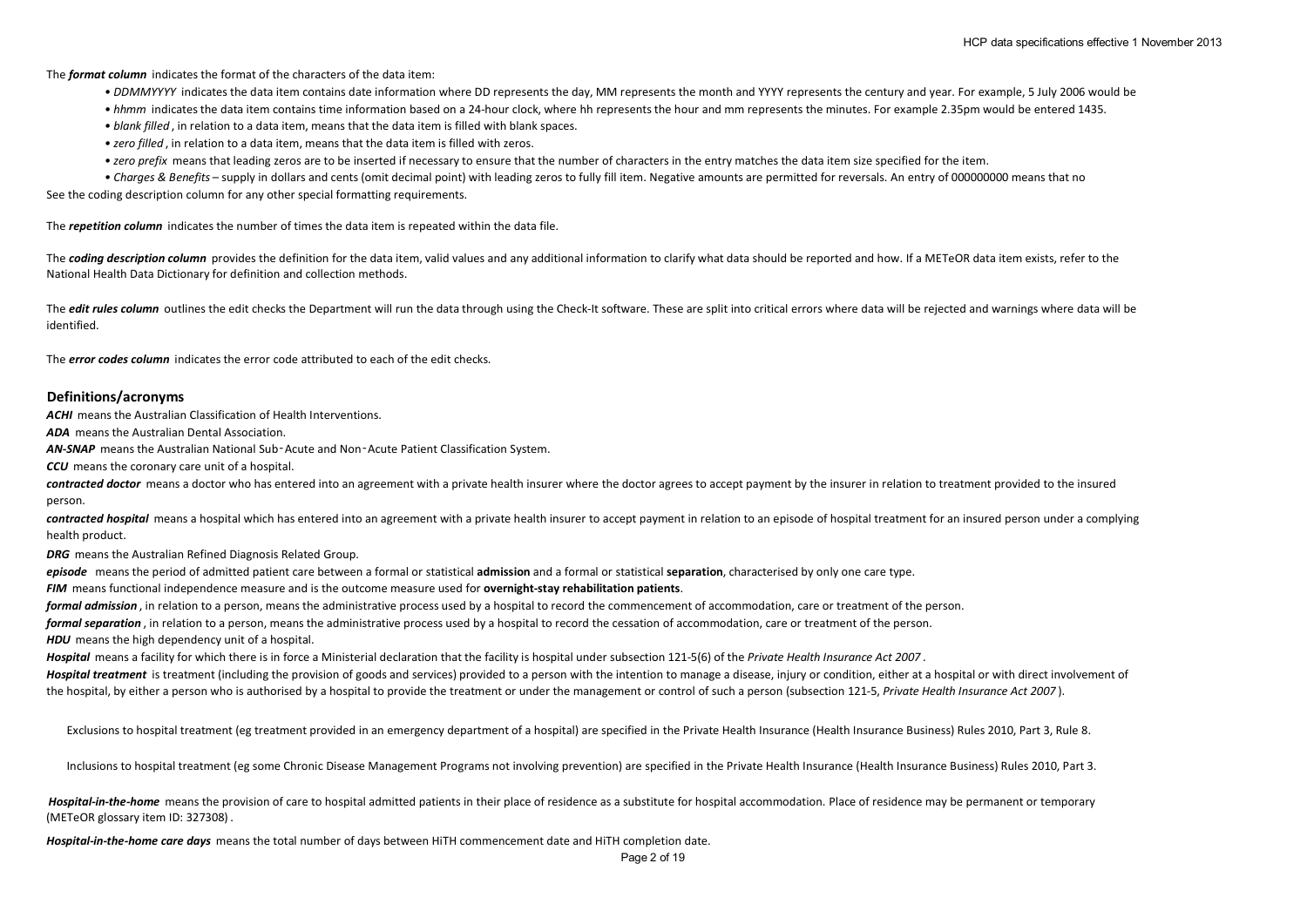ICD-10-AM means 'The International Statistical Classification of Diseases and Related Health Problems, 10th revision, Australian Modification, published by the National Centre for Classification in Health (Australia).

*ICU* means the intensive care unit of a hospital.

*insurer* means a private health insurer.

*MBS* means the Medicare Benefits Schedule, comprising:

(a) the Health Insurance (Diagnostic Imaging Services Table) Regulations 2005; and

(b) the Health Insurance (General Medical Services Table) Regulations 2005; and

(c) the Health Insurance (Pathology Services Table) Regulations 2005;

as in force from time to time, or any Regulations made in substitution for those Regulations.

*METeOR* (metadata online registry) for national data standards.

*miscellaneous service code* means any miscellaneous hospital-specific or insurer-specific non-MBS billing code.

*NHDD* means the (most current version of the) 'National Health Data Dictionary'.

*NICU* means the neonatal intensive care unit of a hospital.

*overnight*‑*stay patient* means a person who is admitted to and separates from a hospital on different dates.

*PHIAC means* Private Health Insurance Administration Council

*PICU* means the paediatric intensive care unit of a hospital.

procedure means clinical intervention that is surgical in nature, carries a procedural risk, carries an anaesthetic risk, requires specialised training, and/or requires special facilities or equipment only available in an acute care setting

*same-day patient* means a person who is admitted to and separates from a hospital on the same date.

**SCN** means the special care nursery of a hospital.

*special character* means a character that has a visual representation but is not an alphanumeric character, ideogram or blank space.

statistical admission, in relation to a person, means the administrative process used by a hospital to record the commencement of a new episode of care that provides the person with a new care type during a single hospital stay.

*statistical separation* , in relation to a person, means the administrative process used by a hospital to record the cessation of an episode of care of the person during a single hospital stay.

#### **Guide for Use**

Accommodation charges/benefits - refer to private, shared or high dependency accommodation for any Accommodation Type (i.e. advanced surgical, surgical, medical, rehabilitation, obstetrics, and psychiatry). All hospital episodes must have a charge/benefit component relating to accommodation, unless it was bundled, or the hospital billed a procedure-only fee. Therefore, cases such as chemotherapy should either have a charge/benefit component in "bundled" or "accommodation" or "theatre". They should not be reported as "other".

AN-SNAP Collection - the AN-SNAP collection is a separate data collection to the episode record for rehabilitation, which provides specific information regarding the functional gains of patients undergoing rehabilitation, as well as the AN-SNAP class for overnight admitted patients. It is expected that one AN-SNAP record be reported for each overnight admitted rehabilitation program, and one AN-SNAP record be reported for an entire episode of care consisting of multiple same day visits. The AN-SNAP record should be linked to the episode with the same separation date.

AN-SNAP Class - The AN-SNAP class allocated to each overnight admitted patient is in part determined by their FIM admission score. Given the FIM is not collected for same-day patients it is impossible to allocate same-day patients an AN-SNAP class.

*Bundled charges/benefits* - refer to an aggregate of 2 or more charges billed by the hospital/paid by the insurer, such as case payments by DRG or MBS.

*CCU charges, benefits, days and hours* - exclude ICU, SCN, NICU, PICU and HDU in calculations.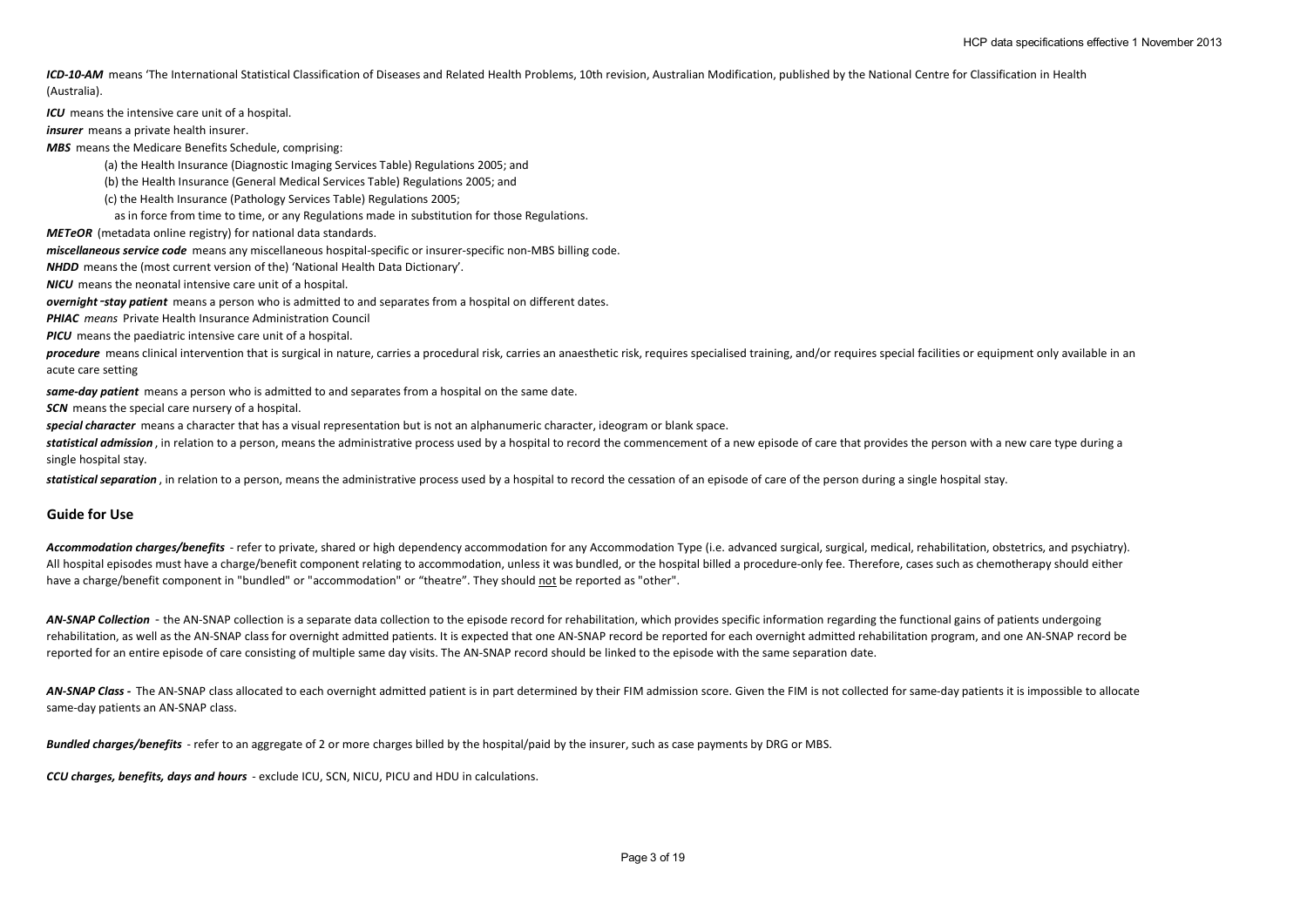*Functional Independence Measure -* The FIM score is used to measure functional improvement and is comprised of 18 items (13 motor items and 5 cognition items) with a maximum score of seven and a minimum score of one. Total scores can range from 18 to 126. Admission scores must be collected within 72 hours after the admission. Discharge scores must be collected within 72 hours of discharge, unless the patient died during the episode. Guide for collecting the AROC inpatient data set should be followed for scoring the FIM. This applies to AN-SNAP admission and discharge FIM scores for overnight-stay patients. The FIM is not collected for same-day patients.

*Hospital-in-the-home (HITH) -* Episodes which include HITH services should be reported in a manner consistent with claiming practice. For example,

(a) HITH services which are part of an admitted psychiatric program and are claimed as a single same day service must be reported as single same day episode. This includes psychiatric patients that remain in an admitted HITH program over extended periods of time.

(b) If hospital claims are submitted to insurers at the conclusion of the admitted psychiatric HITH program, then one episode must be reported spanning the length of the program.

*ICU charges, benefits, days and hours* - include NICU and PICU; exclude SCN, CCU or HDU in calculations.

*Infant weight neonate* **-** For live births (http://meteor.aihw.gov.au/content/pop/index.phtml/itemId/265594), birth weight

(http://meteor.aihw.gov.au/content/pop/index.phtml/itemId/265625) should preferably be measured within the first hour of life before significant postnatal weight loss has occurred. While statistical tabulations include 500 g groupings for birth weight, weights should not be recorded in those groupings. The actual weight should be recorded to the degree of accuracy to which it is measured. In perinatal collections the birth weight is to be provided for live born and stillborn babies.

*Minutes in Theatre* - from the time the patient entered the operating theatre or procedure room until the time the patient left the operating theatre or procedure room. For example, coronary angiography/angioplasty, lithotripsy and ECT must have minutes of operating theatre time reported, even though they are performed in a procedure room rather than a theatre.

Other charges/benefits - refer to services which cannot be categorised as accommodation, theatre, labour, ICU, pharmacy, prosthesis, bundled, SCN, CCU or HITH. It excludes ex-gratia charges, television, phone calls, extra meals, FED, reversals or journal adjustments.

**Palliative care status and days** - calculations to include care provided in: a palliative care unit; a designated palliative care program; or under the principal clinical management of a palliative care physician or in the opinion of the treating doctor, when the principal clinical intent of care is palliation.

Principal MBS item - select on the basis of: (a) the patient's first visit to a theatre or procedure room/coronary angiography suite; and (b) the MBS with the highest benefit amount. The principal MBS item relates to theatre or procedure room/angiography suite, and not to the medical item billed by the doctor. It may not necessarily correlate to the Principal Procedure Code. For example, renal dialysis, coronary angiography/ angioplasty, same-day chemotherapy, lithotripsy, ECT and sleep studies must have an MBS item number reported, even though they are procedure room rather than theatre. Where possible, any services that do not have a valid MBS item should be reported in the Miscellaneous Service Code item (item 53).

Principal Item Date - The date on which the principal MBS item is carried out. If there is no principal MBS item, then the date that the first Miscellaneous Service Code item was carried out may optionally be entered.

Qualified days for newborns - The number of qualified days is calculated with reference to the date of admission, date of separation and any other date(s) of change of qualification status: the date of admission is counted if the patient was qualified at the end of the day; the date of change to qualification status is counted if the patient was qualified at the end of the day; the date of separation is not counted, even if the patient was qualified on that day. The normal rules for calculations of patient days apply. To determine if newborn days are qualified days, see the METeOR definition for Newborn Qualification Status (Metadata glossary item 327254) .

*SCN charges, benefits, days and hours* - exclude NICU, ICU, CCU, PICU and HDU in calculations.

Secondary MBS item - The secondary MBS items relate to theatre, and not to the medical item billed by the doctor. It may not always correlate to the Procedure Codes (ICD-10-AM). Where possible, any services that do not have a valid MBS item should be reported in the Miscellaneous Service Code item (item 53).

*Theatre charges/benefits* - refer to a theatre/procedure room/angiography suite. This applies to theatre charges, benefits and minutes in theatre.

Page 4 of 19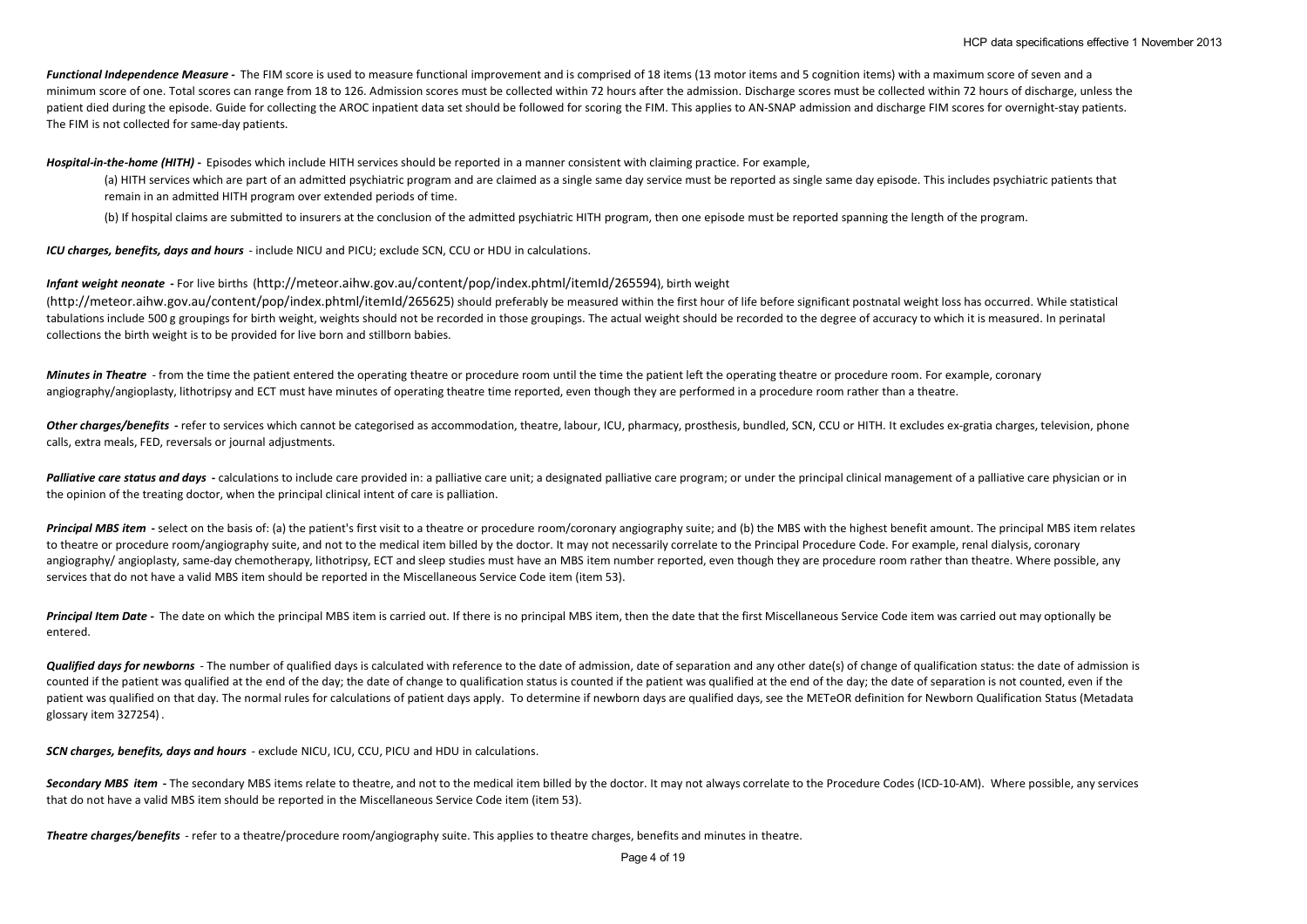*Re-admission within 28 days* - Planned re-admission refers to planned re-admission within 28 days from this or another hospital. Note: do not include transfers from another hospital as re-admissions.

### **Data Quality**

## *Error Codes*

 $1<sup>st</sup>$  Character – represents the type of record i.e. E (episode) and A (AN-SNAP)

 $2^{nd}$  Character – W (represents a warning where an edit rule has been identified)– the record will be accepted and insurers notified

 $2^{nd}$  Character – E (represents an error where an edit rule has failed) – the record will be rejected and insurers notified

### **Further information**

For further information about the HCP requirements, please see the following websites:

General information about the data collection including AN-SNAP, health insurer codes, reports and software

### www.health.gov.au/casemix

List of Hospital provider numbers

To request a list of hospital provider numbers please email: declarations@health.gov.au

Metadata and health dictionary specifications

http://meteor.aihw.gov.au/content/index.phtml/itemId/181162

For private health insurance industry information

www.phiac.gov.au

Commonwealth Prosthesis list

http://www.health.gov.au/internet/main/publishing.nsf/Content/health-privatehealth-prostheseslist.htm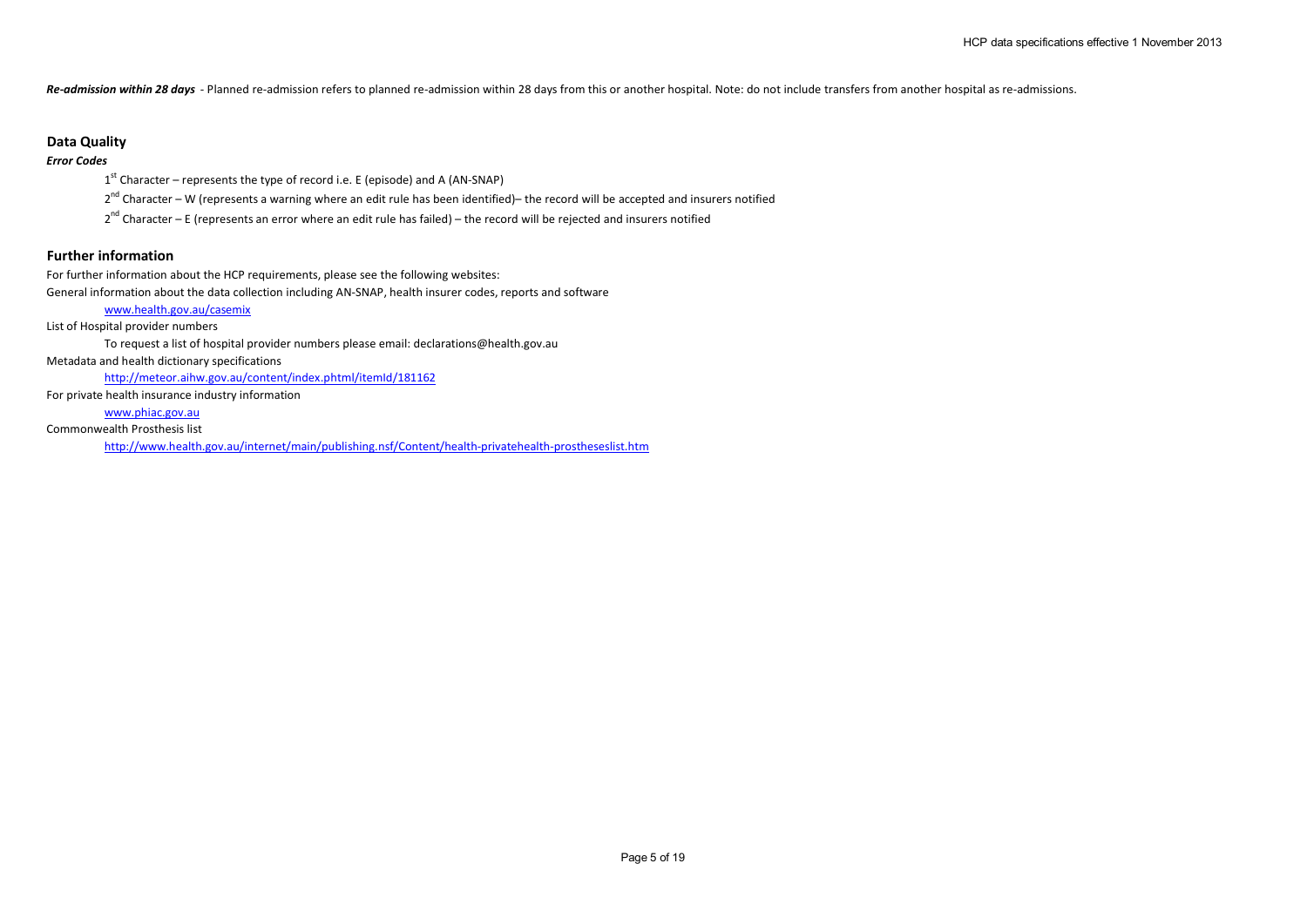|                | Item No Data Item        | Obligation |           | Position Type & Size | Format          | <b>Comments</b>                                                                                                                                                                    | <b>Edit Rules</b>                                                                                                                                                       | <b>Error Code/s</b>   |
|----------------|--------------------------|------------|-----------|----------------------|-----------------|------------------------------------------------------------------------------------------------------------------------------------------------------------------------------------|-------------------------------------------------------------------------------------------------------------------------------------------------------------------------|-----------------------|
|                | <b>Provider Number</b>   | M          | $1 - 8$   | A(8)                 | <b>NNNNNNNA</b> | The Commonwealth-issued hospital provider number (must be 8 characters,<br>include leading zero)                                                                                   | Reject the file if not a valid 8 character   HE01<br>Commonwealth provider number                                                                                       |                       |
| $\overline{2}$ | Insurer/Group Identifier | M          | $9 - 11$  | A(3)                 |                 | The insurer identifier selected from the list of registered private health insurers<br>or the code for the group of insurers (e.g. AHS for Australian Health Service<br>Alliance). |                                                                                                                                                                         |                       |
|                | Disk Reference number    | M          | $12 - 19$ | A(8)                 |                 | Number identifies the file/disk ID                                                                                                                                                 |                                                                                                                                                                         |                       |
|                | Date Prepared            | M          | $20 - 27$ | A(8)                 | <b>DDMMYYYY</b> | The date data was prepared by hospital                                                                                                                                             | <b>Reject</b> the file if not in format<br><b>DDMMYYYY</b>                                                                                                              | HE04                  |
| 5              | Number of records        | M          | 28-31     | N(4)                 |                 | The number of episodes on file/disk                                                                                                                                                | <b>Reject</b> the file if mismatch on Episode<br>record count<br><b>Reject</b> the file if not numeric                                                                  | HE05<br><b>HE05.1</b> |
|                | Test Flag                | M          | 32        | A(1)                 |                 | T=Test, P=Production                                                                                                                                                               |                                                                                                                                                                         |                       |
|                | <b>Resubmitted Disk</b>  | M          | 33        | A(1)                 |                 | Indicates if the file/disk is being resubmitted Y/N                                                                                                                                |                                                                                                                                                                         |                       |
| 8              | Period From              | м          | 34-41     | A(8)                 | <b>DDMMYYYY</b> | Period starting (separation month)                                                                                                                                                 | <b>Reject</b> the file if not in format<br><b>DDMMYYYY</b><br>Reject the file if not within date period<br>applicable for month year specified in<br>physical file name | HE08<br><b>HE08.1</b> |
| 9              | Period to                | м          | 42-49     | A(8)                 | <b>DDMMYYYY</b> | Period ending (separation month)                                                                                                                                                   | <b>Reject</b> the file if not in format<br><b>DDMMYYYY</b>                                                                                                              | HE09                  |
| 10             | <b>HCP Version</b>       | M          | 50-53     | N(4)                 |                 | HCP version 0900                                                                                                                                                                   |                                                                                                                                                                         |                       |
|                | <b>ICD Version</b>       | M          | 54-57     | N(4)                 |                 | ICD version 10.4=1004, 10.5=1005, 10.6=1006, 10.7=1007, 10.8=1008                                                                                                                  | Reject if not a valid ICD version                                                                                                                                       | HE <sub>11</sub>      |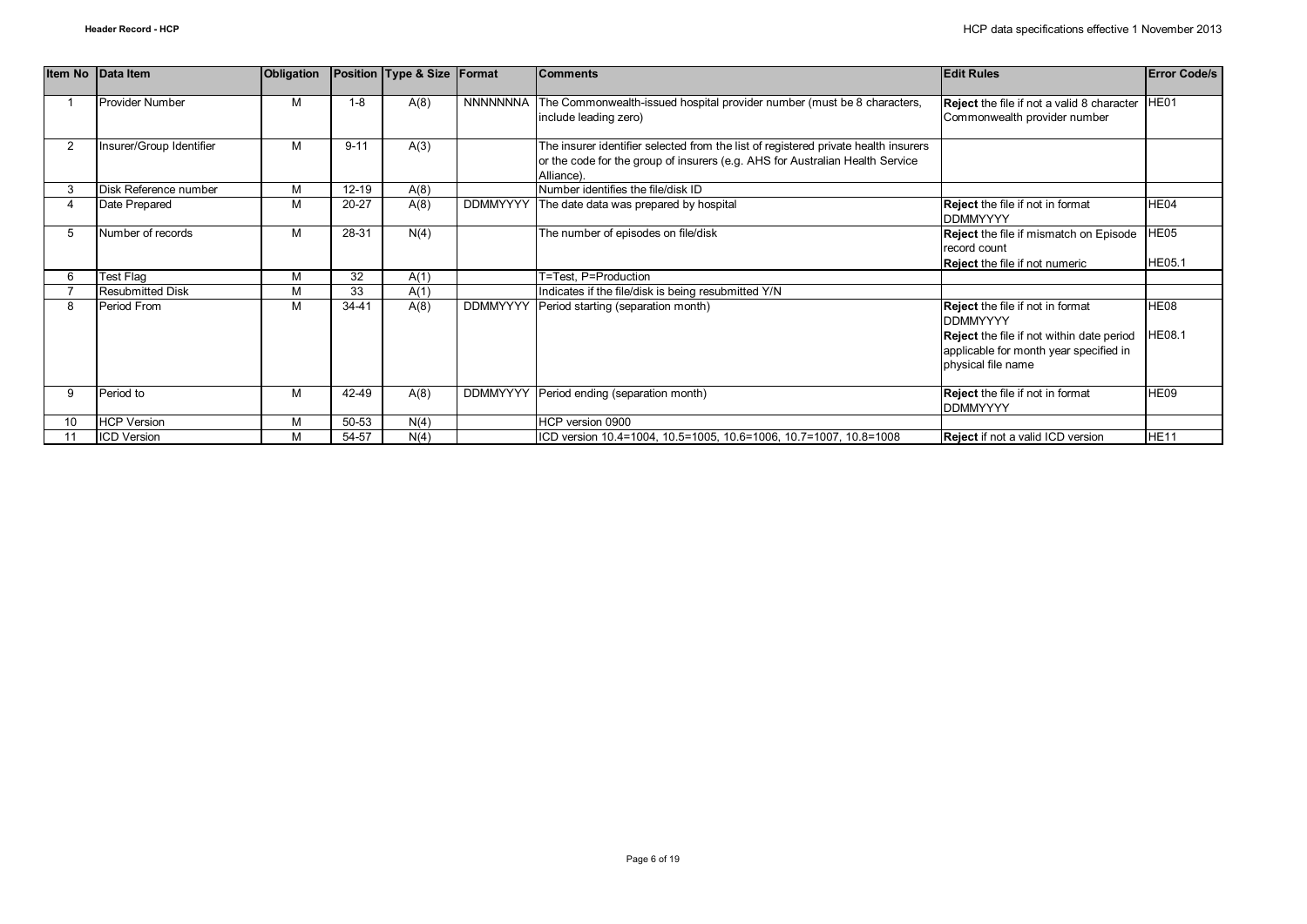|                | No Data Item                            | <b>METeOR</b><br>identifier | <b>ECLIPSE</b><br>lidentifier | Obligation Position Position Type & | <b>Start</b>     | End | size  | Format                            |                | <b>Repetition Coding description</b>                                                                                                                                                                                                                                                 | <b>Edit Rules</b>                                                                                                                        | Error<br>code/s                            |
|----------------|-----------------------------------------|-----------------------------|-------------------------------|-------------------------------------|------------------|-----|-------|-----------------------------------|----------------|--------------------------------------------------------------------------------------------------------------------------------------------------------------------------------------------------------------------------------------------------------------------------------------|------------------------------------------------------------------------------------------------------------------------------------------|--------------------------------------------|
|                | Insurer Membership<br><b>Identifier</b> |                             |                               | M                                   |                  | 15  | A(15) | Left justify<br><b>Blank fill</b> |                | Insurer membership identifier.                                                                                                                                                                                                                                                       | Reject record if blank                                                                                                                   | <b>EE001</b>                               |
| $\overline{2}$ | Insurer Identifier                      |                             |                               | M                                   | 16               | 18  | A(3)  | Left justify                      |                | Insurer identifier selected from the list of registered private health<br>insurers.                                                                                                                                                                                                  | <b>Reject</b> record if not a valid insurer<br>code                                                                                      | EE002                                      |
| lз             | Episode Identifier                      |                             |                               | M                                   | 19               | 33  | A(15) | Left justify                      |                | Unique episode identifier for this episode of care.                                                                                                                                                                                                                                  | Reject record if blank<br>Reject record if not unique within<br>monthly file                                                             | EE003<br>EE003.1                           |
| I⊿             | <b>Family Name</b>                      | 286953                      |                               | M                                   | 34               | 61  | A(28) | Left justify                      | $\overline{1}$ | That part of a name a person usually has in common with some<br>other members of his/her family, as distinguished from his/her<br>given names, as represented by text.                                                                                                               | Reject record if blank                                                                                                                   | <b>EE004</b>                               |
| 15             | Given Name                              | 287035                      |                               | M                                   | 62               | 81  | A(20) | Left justify                      |                | The person's identifying name within the family group or by which<br>the person is socially identified, as represented by text.                                                                                                                                                      | <b>Identify</b> record if blank                                                                                                          | <b>EW005</b>                               |
| 6              | Date of Birth                           | 287007                      |                               | M                                   | 82               | 89  | A(8)  | DDMMYYYY                          |                | The date of birth of the person.                                                                                                                                                                                                                                                     | Reject record if not in format<br><b>DDMMYYYY</b>                                                                                        | EE006                                      |
|                | Postcode - Australian                   | 287224                      |                               | M                                   | 90               | 93  | N(4)  |                                   |                | The numeric descriptor for a postal delivery area, aligned with<br>locality, suburb or place for the address of a person.<br>9999 = unknown postcode<br>$8888 = 0$ verseas                                                                                                           | Reject record if not (a valid<br>Australian postcode or 9999 or<br>8888)                                                                 | <b>EE007</b>                               |
| lя             | Sex                                     | 287316                      |                               | M                                   | 94               | 94  | N(1)  |                                   |                | The biological distinction between male and female, as<br>represented by a code.<br>$1 = Male$<br>$2$ = Female<br>3 = Intersex or Indeterminate<br>9 = Not stated / inadequately described                                                                                           | Reject record if not (1, 2, 3 or 9)                                                                                                      | <b>EE008</b>                               |
| <b>g</b>       | <b>Admission Date</b>                   | 269967                      |                               | M                                   | 95               | 102 | A(8)  | DDMMYYYY 1                        |                | Date on which an admitted patient commences an episode of<br>care.                                                                                                                                                                                                                   | Reject record if not in format<br><b>DDMMYYYY</b>                                                                                        | EE009                                      |
| 10             | <b>Separation Date</b>                  | 270025                      |                               | M                                   | 103              | 110 | A(8)  | <b>DDMMYYYY</b>                   |                | Date on which an admitted patient completes an episode of care.                                                                                                                                                                                                                      | <b>Reject</b> file if not in format<br>DDMMYYYY, or if not ≥ admission<br>date, or if MM is not same as month<br>input in Insurer Header | EE010                                      |
| 11             | <b>Hospital Type</b>                    |                             |                               | M                                   | 111              | 111 | N(1)  |                                   |                | The type of hospital where the episode occurred.<br>$1 =$ Public<br>$2$ = Private<br>3 = Private Day Facility<br>4 = Public Day Facility<br>$9 = Other/unknown$                                                                                                                      | <b>Reject</b> record if not (1, 2, 3, 4 or 9).<br>Identify if hospital type does not<br>match provider hospital table                    | EE011<br><b>EW011</b>                      |
|                | 12 ICU Days                             |                             |                               | M                                   | $\overline{112}$ | 114 | N(3)  | Right justify<br>Zero prefix      |                | The number of days the patient spent in ICU, NICU or PICU.<br>Zero fill if not applicable.<br>refer to guide for use.                                                                                                                                                                | Reject record if not numeric.<br>Reject record if not zero for day<br>facilities (public or private)<br>*warning for public hospitals    | EE012.0<br>EW012.0*<br>EE012.1<br>EW012.1* |
| 13             | <b>ICU Hours</b>                        |                             |                               | $\circ$                             | 115              | 118 | N(4)  | Right justify<br>Zero prefix      |                | The number of hours the patient spent in ICU, NICU or PICU.<br>Zero fill if not applicable<br>refer to quide for use.                                                                                                                                                                | If present, reject record if not<br>numeric                                                                                              | EE013                                      |
| 14             | <b>Total Psychiatric Care</b><br>Days   | 270300                      |                               | M                                   | 119              | 123 | N(5)  | Right justify<br>Zero prefix      |                | The sum of the number of days or part days of stay that the<br>person received care as an admitted patient or resident within a<br>designated psychiatric unit, minus the sum of leave days<br>occurring during the stay within the designated unit.<br>Zero fill if not applicable. | Reject if not numeric                                                                                                                    | <b>EE014</b>                               |
| 15             | Diagnosis Related Group 391295          |                             |                               | $\circ$                             | 124              | 127 | A(4)  | Left justify                      |                | A patient classification scheme which provides a means of<br>relating the number and types of patients treated in a hospital to<br>the resources required by the hospital, as represented by a code.                                                                                 | If present, identify record if not a<br>valid DRG code for DRG version<br>supplied at item 16.                                           | <b>EW015</b>                               |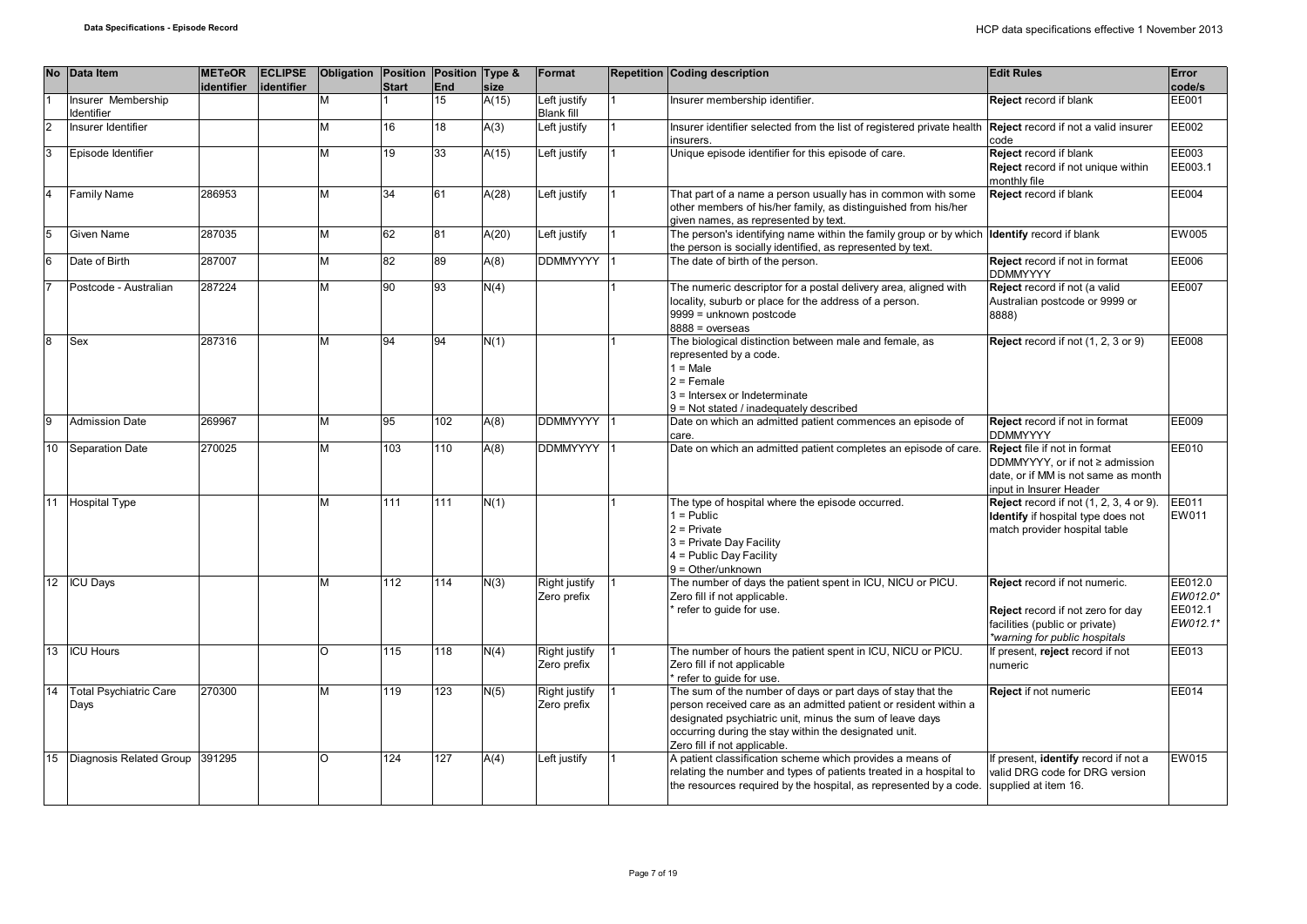| <b>No</b> | Data Item                                                | <b>METeOR</b> | <b>ECLIPSE</b> | Obligation Position Position Type & |                     |            |              | Format                                                                    | <b>Repetition Coding description</b>                                                                                                                                                                                                                                                                                                                                                                                                                                                                                                                                                                                                                                                                                                                                                                                                                                                                                                   | <b>Edit Rules</b>                                                                                                                                                                                   | Error                        |
|-----------|----------------------------------------------------------|---------------|----------------|-------------------------------------|---------------------|------------|--------------|---------------------------------------------------------------------------|----------------------------------------------------------------------------------------------------------------------------------------------------------------------------------------------------------------------------------------------------------------------------------------------------------------------------------------------------------------------------------------------------------------------------------------------------------------------------------------------------------------------------------------------------------------------------------------------------------------------------------------------------------------------------------------------------------------------------------------------------------------------------------------------------------------------------------------------------------------------------------------------------------------------------------------|-----------------------------------------------------------------------------------------------------------------------------------------------------------------------------------------------------|------------------------------|
| 16        | <b>DRG Version</b>                                       | identifier    | lidentifier    | $\circ$                             | <b>Start</b><br>128 | End<br>129 | size<br>A(2) |                                                                           | The version of the DRG classification:<br>$41$ = version 4.1<br>$42$ = version 4.2<br>$50$ = version $5.0$<br>$51$ = version $5.1$<br>$52$ = version $5.2$<br>$60$ = version $6.0$<br>$6x =$ version $6.x$<br>$70$ = version $7.0$<br>$na = version n.a$<br>Must be supplied if DRG code provided at item 15.                                                                                                                                                                                                                                                                                                                                                                                                                                                                                                                                                                                                                          | If present, identify record if not a<br>valid version.<br>Identify if blank and DRG code<br>provided at item 15.                                                                                    | code/s<br>EW016.0<br>EW016.1 |
| 17        | <b>Admission Time</b>                                    | 269972        |                | м                                   | 130                 | 133        | N(4)         | hhmm $(24)$<br>hour clock)                                                | Time at which an admitted patient commences an episode of<br>care.<br>Blank fill if not applicable.<br>Mandatory for same-day patients only.                                                                                                                                                                                                                                                                                                                                                                                                                                                                                                                                                                                                                                                                                                                                                                                           | <b>Reject</b> record if and same-day<br>status is 1.<br>If present, Reject record if not a valid EE017.1<br>time value in format HHMM (HH is in<br>the range 00-23 and MM is in the<br>range 00-59) | <b>EE017</b>                 |
| 18        | <b>Urgency of Admission</b>                              | 269986        |                | м                                   | 134                 | 134        | N(1)         |                                                                           | Whether the admission has an urgency status assigned and, if<br>so, whether admission occurred on an emergency basis, as<br>represented by a code.<br>1 = Urgency status assigned - Emergency<br>2 = Urgency status assigned - Elective<br>3 = Urgency status not assigned<br>$9 = Not known/not reported$                                                                                                                                                                                                                                                                                                                                                                                                                                                                                                                                                                                                                             | Reject record if not (1, 2, 3 or 9)                                                                                                                                                                 | EE018                        |
| 19        | Provider Number of<br>Hospital from which<br>transferred |               |                | м                                   | 135                 | 142        | A(8)         | <b>NNNNNNNA</b><br>(upper case)                                           | The Commonwealth-issued hospital provider number for the<br>hospital from which a patient has been transferred (Provider<br>number required only when HCP item number 21 is reported as:<br>1- Admitted patient transferred from another hospital)<br>Blank fill if no hospital transfer.                                                                                                                                                                                                                                                                                                                                                                                                                                                                                                                                                                                                                                              | Reject record if not a valid 8<br>character Commonwealth provider<br>number and Source of Referral (item<br>21) is 1.<br>Reject record if not blank and<br>Source of Referral (item 21) is not 1.   | EE019<br>EE019.1             |
| 20        | Care Type                                                | 270174        |                | м                                   | 143                 | 145        | N(3)         | Left justify two 1<br>digit codes<br>and follow<br>with a blank<br>space) | The overall nature of a clinical service provided to an admitted<br>patient during an episode of care (admitted care), or the type of<br>service provided by the hospital for boarders or posthumous<br>organ procurement (other care), as represented by a code.<br>$10 =$ Acute Care<br>20 = Rehabilitation Care<br>21 = Rehabilitation Care delivered in a designated unit<br>22 = Rehabilitation Care according to a designated program<br>23 = Rehabilitation Care is the principal clinical intent<br>30 = Palliative Care<br>31 = Palliative Care delivered in a designated unit<br>32 = Palliative Care according to a designated program<br>33 = Palliative Care is the principal clinical intent<br>40 = Geriatric evaluation and management<br>50 = Psychogeriatric Care<br>60 = Maintenance Care<br>70 = Newborn Care<br>80 = Other admitted patient care<br>90 = Organ procurement - posthumous<br>100 = Hospital boarder | <b>Reject</b> record if not (10, 20, 21, 22,<br>23, 30, 31, 32, 33, 40, 50, 60, 70, 80,<br>90 or 100)                                                                                               | <b>EE020</b>                 |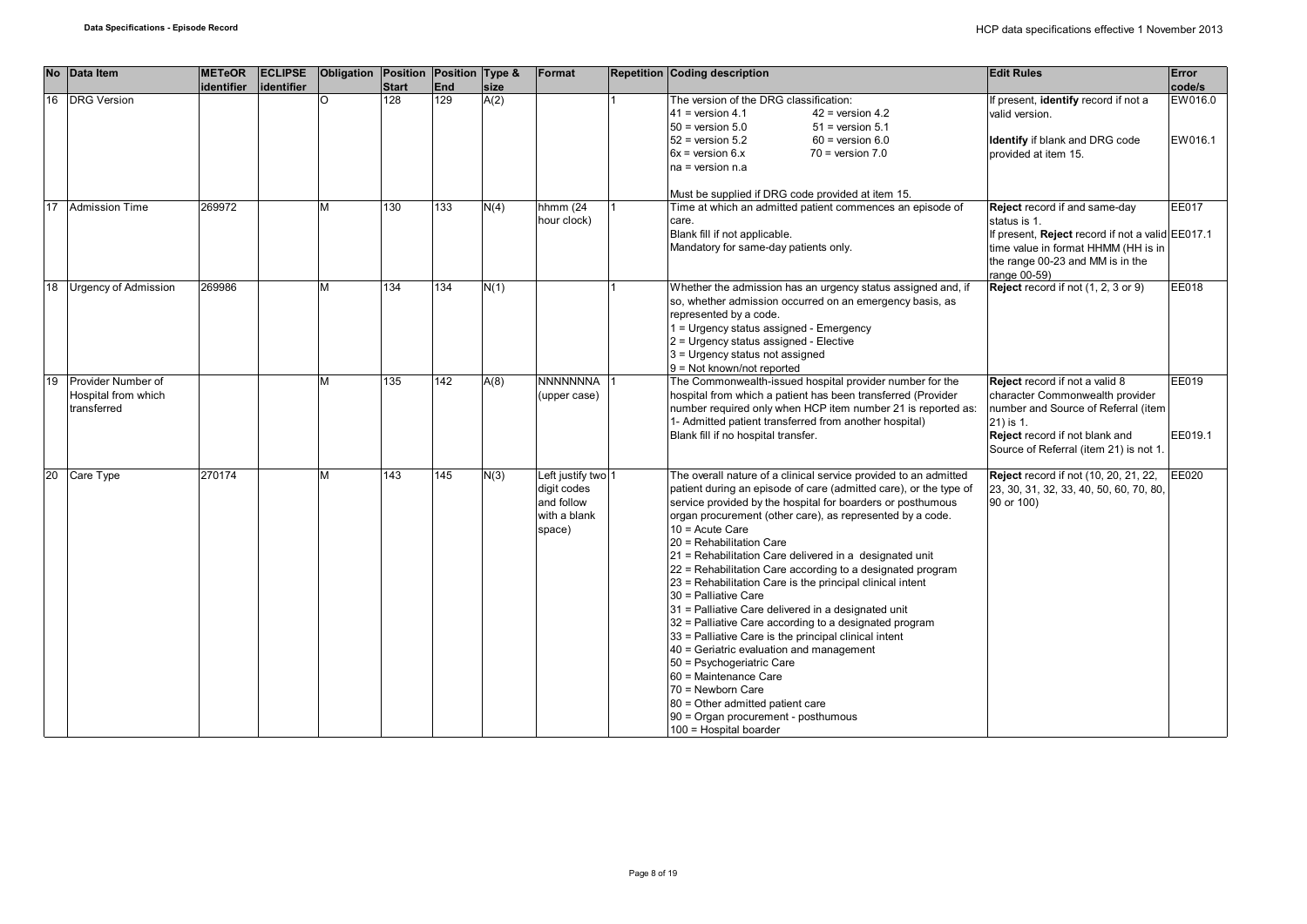| <b>No</b> | Data Item                            | <b>METeOR</b><br>identifier | <b>ECLIPSE</b><br>identifier | Obligation Position Position Type & | <b>Start</b> | End | size | Format | <b>Repetition Coding description</b>                                                                                                                                                                                                                                                                                                                                                                                                                                                                             | <b>Edit Rules</b>                                                | Error<br>code/s |
|-----------|--------------------------------------|-----------------------------|------------------------------|-------------------------------------|--------------|-----|------|--------|------------------------------------------------------------------------------------------------------------------------------------------------------------------------------------------------------------------------------------------------------------------------------------------------------------------------------------------------------------------------------------------------------------------------------------------------------------------------------------------------------------------|------------------------------------------------------------------|-----------------|
| 21        | Source of Referral                   |                             |                              |                                     | 146          | 146 | N(1) |        | The facility from which the patient was referred:<br>$0 = Born$ in hospital<br>1 = Admitted patient transferred from another hospital<br>$2$ = Statistical admission – care type change<br>$4$ = From Accident/Emergency<br>5 = From Community Health service<br>6 = From Outpatients department<br>7 = From Nursing Home<br>8 = By outside Medical Practitioner<br>$9 = Other$                                                                                                                                  | <b>Reject</b> record if not (0, 1, 2, 4, 5, 6,<br>$7, 8$ or $9)$ | EE021           |
| 22        | Discharge Intention on<br>Admission  |                             |                              | O                                   | 147          | 147 | N(1) |        | The intended mode of separation at time of admission:<br>$1 =$ Discharge to an(other) acute hospital<br>$2$ = Discharge to a nursing home<br>$3$ = Discharge to a psychiatric hospital<br>4 = Discharge to palliative care unit/hospice<br>5 = Discharge to other health care accommodation<br>$8 = To pass away$<br>9 = Discharge to usual residence                                                                                                                                                            | If present, reject record if not (1, 2,<br>$3, 4, 5, 8$ or $9)$  | EE022           |
| 23        | Inter-hospital contracted<br>patient | 270409                      |                              | м                                   | 148          | 148 | N(1) |        | An episode of care for an admitted patient whose treatment<br>and/or care is provided under an arrangement between a hospital<br>purchaser of hospital care (contracting hospital) and a provider of<br>an admitted service (contracted hospital), and for which the<br>activity is recorded by both hospitals, as represented by a code.<br>1 = Inter-Hospital contracted patient from public sector<br>2 = Inter-Hospital contracted patient from private sector<br>$3$ = Not contracted<br>$9 = Not reported$ | Reject record if not (1, 2, 3 or 9)                              | EE023           |
| 24        | Mental Health Legal<br><b>Status</b> | 270351                      |                              |                                     | 149          | 149 | N(1) |        | Whether a person is treated on an involuntary basis under the<br>relevant state or territory mental health legislation, at any time<br>during an episode of admitted patient care, an episode of<br>residential care or treatment of a patient/client by a community<br>based service during a reporting period, as represented by a<br>code.<br>$1 =$ Involuntary patient<br>$2 =$ Voluntary patient<br>3 = Not permitted to be reported under the laws of a State or<br>Territory<br>$8 = Not applicable$      | Reject record if not (1, 2, 3 or 8)                              | EE024           |
| 25        | <b>Palliative Care Status</b>        |                             |                              | М                                   | 150          | 150 | N(1) |        | An indicator of whether the episode involved palliative care.<br>1 = Patient required palliative care during episode<br>2 = No palliative care required during episode<br>This item is required because some States do not statistically<br>discharge to palliative care.<br>* refer to the quide for use.                                                                                                                                                                                                       | Reject record if not (0, 1 or 2).                                | EE025           |
| 26        | Re-admission within 28<br>Days       |                             |                              | м                                   | 151          | 151 | N(1) |        | An indicator of the re-admission of a patient to hospital within 28<br>days of previous discharge for treatment of a similar or related<br>condition.<br>1 = Unplanned re-admission and patient previously treated at this<br>hospital<br>2 = Unplanned re-admission and patient previously treated at<br>another hospital<br>3 = Planned re-admission from this or another hospital<br>$8$ = Not applicable/ not known<br>Note: do not include transfers from another hospital as re-<br>admissions             | <b>Reject</b> record if not (1, 2, 3 or 8)                       | EE026           |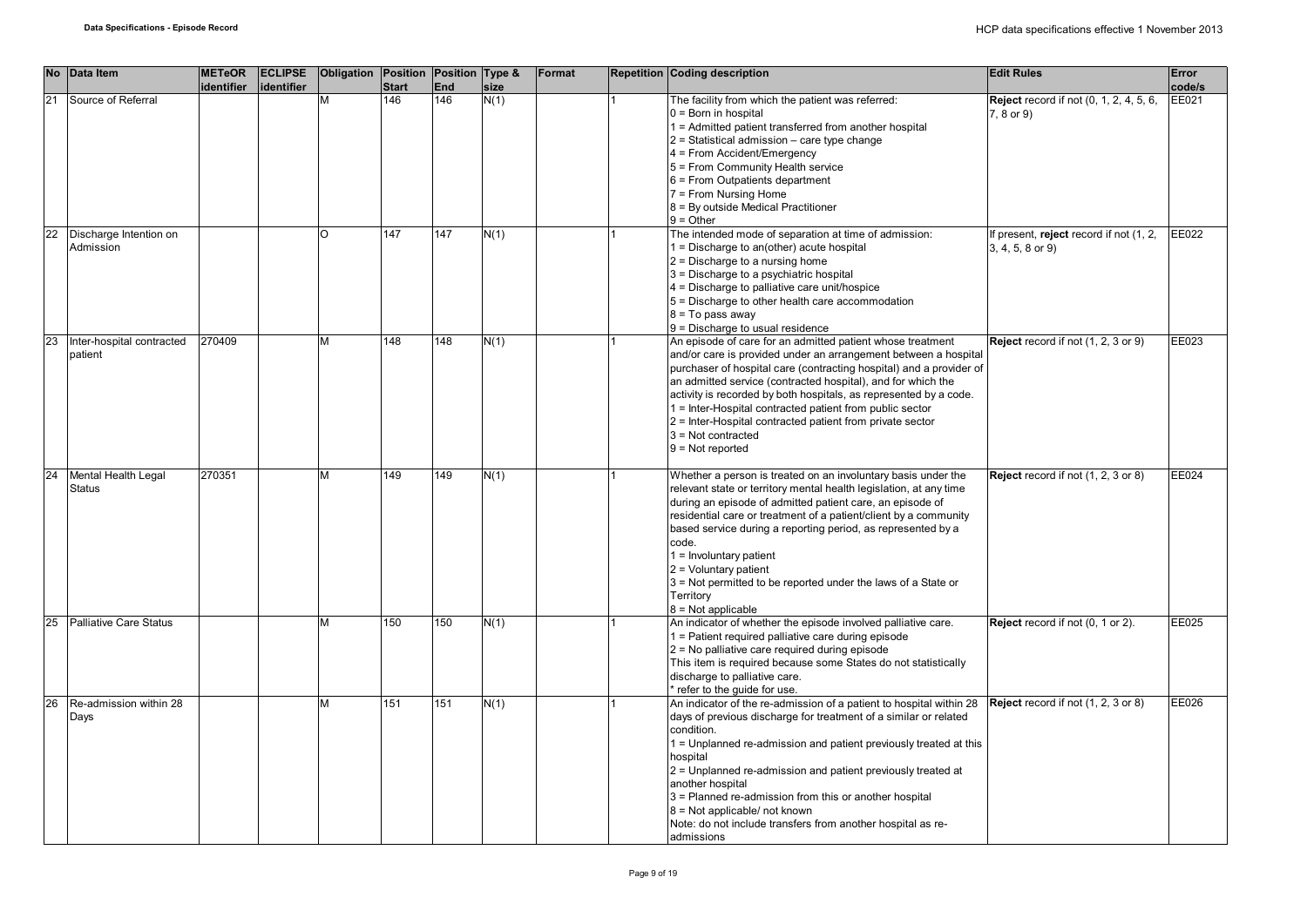|    | No Data Item                                           | <b>METeOR</b><br>identifier | <b>ECLIPSE</b><br>lidentifier | Obligation Position Position Type & | <b>Start</b> | End | size | Format                                                                                                | <b>Repetition Coding description</b>                                                                                                                                                                                                                                                                                                                                                                                                                                                                                                                                                                                                                                                                                                                                                                             | <b>Edit Rules</b>                                                                                                                                                                                                             | Error<br>code/s             |
|----|--------------------------------------------------------|-----------------------------|-------------------------------|-------------------------------------|--------------|-----|------|-------------------------------------------------------------------------------------------------------|------------------------------------------------------------------------------------------------------------------------------------------------------------------------------------------------------------------------------------------------------------------------------------------------------------------------------------------------------------------------------------------------------------------------------------------------------------------------------------------------------------------------------------------------------------------------------------------------------------------------------------------------------------------------------------------------------------------------------------------------------------------------------------------------------------------|-------------------------------------------------------------------------------------------------------------------------------------------------------------------------------------------------------------------------------|-----------------------------|
| 27 | <b>Unplanned Theatre Visit</b><br>During Episode       |                             |                               | M                                   | 152          | 152 | N(1) |                                                                                                       | An indicator of whether the patient required a theatre visit which<br>was not anticipated or planned at the time of admission:<br>$1 =$ Unplanned theatre visit<br>$2$ = No unplanned theatre visit                                                                                                                                                                                                                                                                                                                                                                                                                                                                                                                                                                                                              | Reject record if not (1 or 2)                                                                                                                                                                                                 | EE027                       |
| 28 | Infant Weight, Neonate,<br>Stillborn                   | 269938                      |                               | M                                   | 153          | 156 | N(4) | <b>Right justify</b><br>Zero prefix                                                                   | The first weight, in grams, of the live-born or stillborn baby<br>obtained after birth, or the weight of the neonate or infant on the<br>date admitted if this is different from the date of birth.<br>Weight on the date the infant is admitted should be recorded if<br>the weight is less than or equal to 9000g and age is less than 365<br>days. An entry of 0000 means the patient's age >= 365 days or<br>weight was > 9000 grams.<br>refer to guide for use.                                                                                                                                                                                                                                                                                                                                             | Reject record if not numeric<br>Identify record if weight > 9000g<br>and $LOS \leq 365$<br><b>Identify</b> record if weight > 0 and<br>$LOS > 365$ days<br>where, LOS = Admission date (item<br>32) - Date of Birth (item 29) | EE028<br>EW028.0<br>EW028.1 |
| 29 | Hours of Mechanical<br>Ventilation                     |                             |                               | м                                   | 157          | 160 | N(4) | Right justify<br>Zero prefix                                                                          | The total number of hours (rounded) for which the patient<br>received mechanical ventilation in ICU, NICU, PICU or combined<br>ICU/CCU during the episode.<br>Zero fill if not applicable.                                                                                                                                                                                                                                                                                                                                                                                                                                                                                                                                                                                                                       | Reject record if not numeric<br>*warning for public hospitals                                                                                                                                                                 | EE029<br>EW029*             |
| 30 | Mode of Separation                                     | 270094                      |                               | M                                   | 161          | 162 | N(2) | Left justify<br>and follow<br>with space<br>(may also<br>submit in old<br>format with<br>zero prefix) | Status at separation of person (discharge/transfer/death) and<br>place to which person is released, as represented by a code.<br>1 = discharge/transfer to an(other) acute hospital<br>2 = discharge/transfer to a residential aged care service, unless<br>this is the usual place of residence<br>3 = discharge/transfer to an(other) psychiatric hospital<br>4 = discharge/transfer to other health care accommodation<br>(includes mothercraft hospitals)<br>$5$ = statistical discharge— type change<br>$6$ = left against medical advice/discharge at own risk<br>7 = statistical discharge from leave<br>$8 =$ died<br>9 = other (includes discharge to usual residence, own<br>accommodation or welfare institution (includes prisons, hostels<br>and group homes providing primarily welfare services)) | <b>Reject</b> record if not (1, 2, 3, 4, 5, 6,<br>7, 8, 9, 01, 02, 03, 04, 05, 06, 07, 08<br>or 09).                                                                                                                          | EE030                       |
| 31 | <b>Separation Time</b>                                 | 270026                      |                               | M                                   | 163          | 166 | N(4) | hhmm (24<br>hour clock)                                                                               | Time at which an admitted patient completes an episode of care.<br>Blank fill if not applicable.<br>Mandatory for same-day patients only.                                                                                                                                                                                                                                                                                                                                                                                                                                                                                                                                                                                                                                                                        | Reject record if blank and same-day EE031<br>status is 1.<br>Reject record if not a valid time<br>value in format HHMM (HH is in the<br>range 00-23 and MM is in the range<br>$00 - 59$                                       | EE031.1                     |
| 32 | <b>Total Leave Days</b>                                | 270251                      |                               | M                                   | 167          | 170 | N(4) | Right justify<br>Zero prefix                                                                          | Sum of the length of leave (date returned from leave minus date<br>went on leave) for all periods within the hospital stay.<br>Zero fill if not applicable.                                                                                                                                                                                                                                                                                                                                                                                                                                                                                                                                                                                                                                                      | Reject record if not numeric                                                                                                                                                                                                  | EE032                       |
| 33 | Provider Number of<br>Hospital to which<br>transferred |                             |                               | M                                   | 171          | 178 | A(8) | <b>NNNNNNNA</b><br>(uppercase)                                                                        | The Commonwealth-issued hospital provider number for the<br>hospital to which a patient has been transferred (Provider number character Commonwealth provider<br>required only when HCP item number 30 is reported as:<br>1 = Discharge/transfer to an(other) acute hospital, or<br>3 = Discharge/transfer to a(nother) psychiatric hospital or<br>4 = Discharge/transfer to another health care accommodation<br>(includes mothercraft hospitals)).<br>Blank fill if no hospital transfer.                                                                                                                                                                                                                                                                                                                      | Reject record if not a valid 8<br>number and Mode of Separation<br>(item 30) is 1, 3 or 4.<br>Reject record if not blank and Mode EE033.1<br>of Separation (item 30) is 2, 5, 6, 7,<br>8 or 9.                                | EE033                       |
| 34 | Non-Certified Days of Stay                             |                             |                               | M                                   | 179          | 182 | N(4) | <b>Right justify</b><br>Zero prefix                                                                   | The number of days spent in the hospital, without certification,<br>that exceeded 35 days.<br>Zero fill if not applicable.                                                                                                                                                                                                                                                                                                                                                                                                                                                                                                                                                                                                                                                                                       | Reject record if not numeric.<br>*warning for public hospitals                                                                                                                                                                | EE034<br>EW034*             |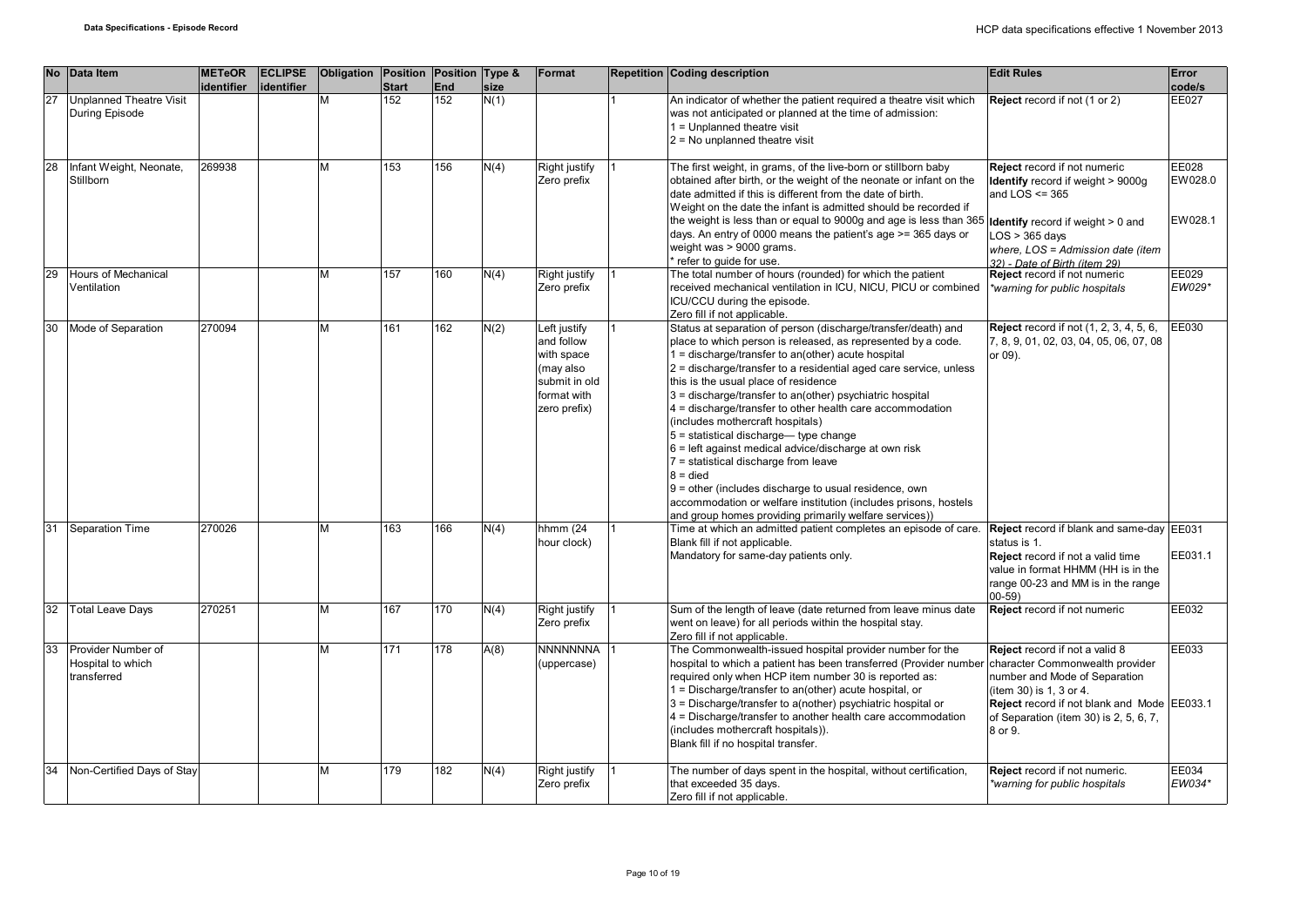| <b>No</b> | Data Item                                      | <b>METeOR</b><br>identifier | <b>ECLIPSE</b><br>identifier | Obligation Position Position Type & | <b>Start</b> | End | size | Format                                                                          |    | <b>Repetition Coding description</b>                                                                                                                                                                                                                                                                                                                                                                                                                                                                                                                                                                                                                                                                                                                                                                                                                                                                                                                                                                                                                                                                                                                                                                                                                                                                                                                                                                      | <b>Edit Rules</b>                                                                                                                                                                                                                                                                                                                                                        | Error<br>code/s             |
|-----------|------------------------------------------------|-----------------------------|------------------------------|-------------------------------------|--------------|-----|------|---------------------------------------------------------------------------------|----|-----------------------------------------------------------------------------------------------------------------------------------------------------------------------------------------------------------------------------------------------------------------------------------------------------------------------------------------------------------------------------------------------------------------------------------------------------------------------------------------------------------------------------------------------------------------------------------------------------------------------------------------------------------------------------------------------------------------------------------------------------------------------------------------------------------------------------------------------------------------------------------------------------------------------------------------------------------------------------------------------------------------------------------------------------------------------------------------------------------------------------------------------------------------------------------------------------------------------------------------------------------------------------------------------------------------------------------------------------------------------------------------------------------|--------------------------------------------------------------------------------------------------------------------------------------------------------------------------------------------------------------------------------------------------------------------------------------------------------------------------------------------------------------------------|-----------------------------|
| 35        | Number of days of<br>hospital-in-the-home care | 270305                      |                              | М                                   | 183          | 186 | N(4) | Right justify<br>Zero prefix                                                    |    | The number of hospital-in-the-home days occurring within an<br>episode of care for an admitted patient.<br>Calculate with reference to the date of admission, date of<br>separation, leave days and any date(s) of change between<br>hospital and hospital-in-the-home accommodation.<br>Zero fill if not applicable.<br>refer to definitions.                                                                                                                                                                                                                                                                                                                                                                                                                                                                                                                                                                                                                                                                                                                                                                                                                                                                                                                                                                                                                                                            | Reject record if not numeric.<br><b>Identify</b> record if not = HITH<br>completed date - HITH<br>commencement date).                                                                                                                                                                                                                                                    | EE035<br>EW035              |
| 36        | <b>Principal Diagnosis</b>                     | 391326                      |                              | М                                   | 187          | 192 | A(6) | <b>NANNNN</b><br>Left justify<br>Strip hyphen,<br>dots &<br>morphology<br>codes |    | Each entry should consist of:<br>one (1) digit that represents the Condition Onset Flag code<br>five (5) alphanumeric characters that represent the principal<br>diagnosis code<br>Condition Onset Flag - A qualifier for each coded diagnosis to<br>indicate the onset of the condition relative to the beginning of the<br>episode of care, as represented by a code.<br>$1 =$ condition with onset during the episode of admitted patient<br>care<br>$2$ = condition not noted as arising during the episode of admitted<br>patient care<br>$9 = not reported$<br>Note:<br>All patients should report a condition onset flag code of 2 for the<br>principal diagnosis, with the exception of newborns. Newborns in<br>their admitted birth episode within the hospital may report a<br>condition onset flag code of 1 or 2 for the principal diagnosis.<br>Newborn episodes can be identified by ICD-10-AM Code Z38.x in<br>the principal or additional diagnosis code field.<br>Principal Diagnosis - The diagnosis established after study to be<br>chiefly responsible for occasioning an episode of admitted patient<br>care, an episode of residential care or an attendance at the health<br>care establishment, as represented by a code.<br>The principal diagnosis should be reported in the most current<br>version of ICD-10-AM and selected according to the National<br>Coding Standards. | Reject record if not a valid ICD-10-<br>AM principal diagnosis code<br><b>Identify</b> record if Care Type = $(20, 10)$<br>21, 22 or 23) and not Z50N or<br>Z50NN (where $N = 0$ to 9)<br><b>Identify</b> record if Care $Type = 60$<br>and not Z742 or Z75N or Z75NN.<br>(where $N = 0$ to 9)<br>Identify record if condition onset flag EW036.3<br>$= 1$ and not Z38.? | EE036<br>EW036.1<br>EW036.2 |
| 37        | <b>Additional Diagnosis</b>                    | 391322                      |                              | м                                   | 193          | 486 | A(6) | <b>NANNNN</b><br>Left justify<br>Strip hyphen,<br>dots &<br>morphology<br>codes | 49 | Each entry should consist of:<br>one (1) digit that represents the Condition Onset Flag code<br>five (5) alphanumeric characters that represent the additional<br>diagnosis code<br>Condition Onset Flag - A qualifier for each coded diagnosis to<br>indicate the onset of the condition relative to the beginning of the<br>episode of care, as represented by a code.<br>$1 =$ condition with onset during the episode of admitted patient<br>care<br>$2$ = condition not noted as arising during the episode of admitted<br>patient care<br>$9 = not reported$<br>Additional diagnosis - A condition or complaint either coexisting<br>with the principal diagnosis or arising during the episode of<br>admitted patient care, episode of residential care or attendance at<br>a health care establishment, as represented by a code.<br>Blank means no additional diagnosis codes (or not 49<br>repetitions).                                                                                                                                                                                                                                                                                                                                                                                                                                                                                        | Reject record if not (a valid ICD-10- EE037<br>AM code or blank).<br>Identify record if same as 'Principal EW037<br>Diagnosis Code'                                                                                                                                                                                                                                      |                             |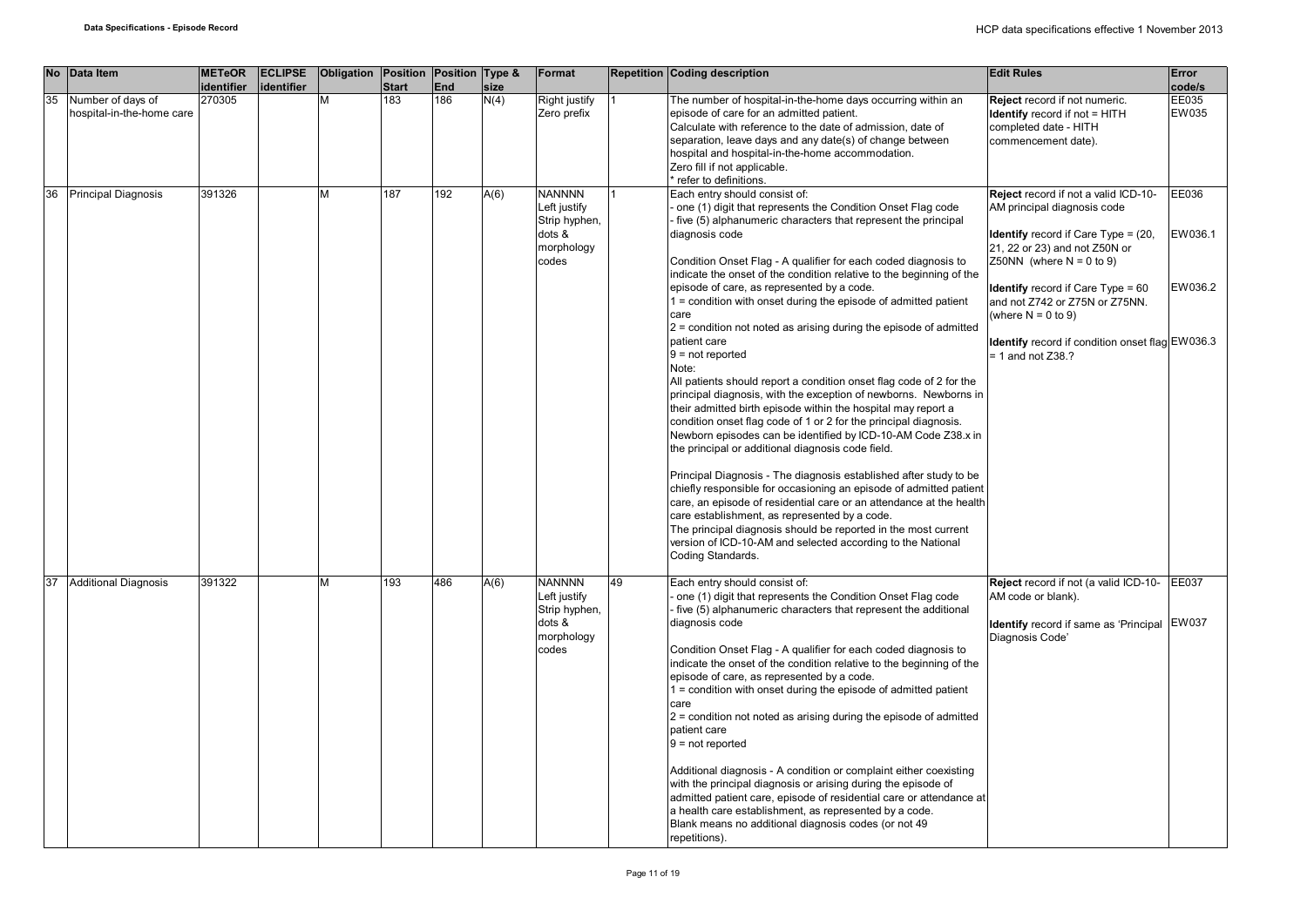|    | No Data Item                         | <b>METeOR</b><br>identifier | <b>ECLIPSE</b><br>identifier | Obligation Position Position Type & | <b>Start</b> | <b>End</b> | size  | Format                                                                             |    | <b>Repetition Coding description</b>                                                                                                                                                                                                                                                                                                                                                                                                                                                              | <b>Edit Rules</b>                                                                                                                                                                                            | <b>Error</b><br>code/s |
|----|--------------------------------------|-----------------------------|------------------------------|-------------------------------------|--------------|------------|-------|------------------------------------------------------------------------------------|----|---------------------------------------------------------------------------------------------------------------------------------------------------------------------------------------------------------------------------------------------------------------------------------------------------------------------------------------------------------------------------------------------------------------------------------------------------------------------------------------------------|--------------------------------------------------------------------------------------------------------------------------------------------------------------------------------------------------------------|------------------------|
| 38 | Procedure                            | 391349                      |                              | M                                   | 487          | 836        | A(7)  | <b>NNNNNNN</b><br>Left justify<br>Strip hyphen                                     | 50 | A clinical intervention represented by a code that:<br>is surgical in nature, and/or<br>carries a procedural risk, and/or<br>carries an anaesthetic risk, and/or<br>requires specialised training, and/or<br>requires special facilities or equipment only available in an acute<br>care setting.<br>Blank means no ICD-10-AM procedure codes (or not 50<br>repetitions)                                                                                                                          | Reject if not (a valid ICD-10-AM<br>code or blank).                                                                                                                                                          | EE038                  |
| 39 | Same-day Status                      |                             |                              | М                                   | 837          | 837        | N(1)  |                                                                                    |    | An indicator of whether the patient was admitted to the facility for Reject record if not (0, 1 or 2).<br>an overnight stay.<br>$0$ = patient with a valid arrangement allowing for overnight stay for<br>procedure normally performed on a same-day basis.<br>1 = same-day patient;<br>2 = overnight patient (other than type 0 above)                                                                                                                                                           |                                                                                                                                                                                                              | EE039                  |
| 40 | Principal MBS Item<br>Number         |                             |                              | М                                   | 838          | 851        | A(14) | Left justify                                                                       |    | A valid Medical Benefits Schedule item according to the relevant<br>MBS Schedule valid for the MBS date (Item 41).<br>Blank means there was no applicable MBS item.                                                                                                                                                                                                                                                                                                                               | If present, reject record if not a valid EE040<br>MBS item from the relevant MBS<br>Schedule valid for the service date<br>$($ ltem 42 $)$                                                                   |                        |
| 41 | Principal MBS Item Date              |                             |                              | М                                   | 852          | 859        | A(8)  | <b>DDMMYYYY</b>                                                                    |    | The date on which;<br>the principal MBS item (item 40) was carried out, or<br>(if item 40 is blank), the first Miscellaneous Service Code (item<br>53) was carried out.<br>Must be supplied if principal MBS item number provided (item<br>40).                                                                                                                                                                                                                                                   | If present, reject record if not in<br>format DDMMYYYY.<br><b>Reject</b> record if date is before<br>admission date or after discharge<br>date<br>Reject record if blank and item 40 is EE041.2<br>populated | EE041.0<br>EE041.1     |
| 42 | Minutes of operating<br>theatre time | 270350                      |                              | М                                   | 860          | 863        | N(4)  | <b>Right justify</b><br>Zero prefix<br>minutes                                     |    | Total time, in minutes, spent by a patient in operating theatres<br>during current episode of hospitalisation.<br>Should be populated if surgical ADA code provided in<br>Miscellaneous Service Code field (item 53).<br>Blank means there was no applicable MBS Item / ADA code or a<br>public hospital.<br>Must be supplied by private hospitals and private day facilities<br>where MBS item number (item 40) or Miscellaneous Service<br>Code (item 53) provided.<br>*refer to quide for use. | If present, reject record if not<br>numeric.<br>Identify if blank and item 40 or item<br>53 is populated.                                                                                                    | EE042<br><b>EW042</b>  |
| 43 | Secondary MBS Item<br>numbers        |                             |                              | М                                   | 864          | 989        | A(14) | Left justify                                                                       | 9  | Additional MBS item numbers are all MBS items performed in<br>theatre/procedure room/angiography suite, which are not the<br>principal MBS.<br>Blank means that there was no additional MBS item (or not 9<br>repetitions).<br>*refer to quide for use.                                                                                                                                                                                                                                           | Reject record if not (a valid MBS<br>item number from the relevant MBS<br>Schedule(s) current during the<br>episode or blank)                                                                                | EE043                  |
| 44 | <b>Accommodation Charge</b>          |                             |                              | М                                   | 990          | 998        | N(9)  | Right justify<br>Zero prefix<br><b>\$\$\$\$\$\$\$cc</b><br>(omit decimal<br>point) |    | The gross amount charged for accommodation (include ex-gratia<br>and patient portion accommodation charges).<br>Zero fill if no amount charged.<br>*refer to quide for use.                                                                                                                                                                                                                                                                                                                       | Reject record if not numeric or if<br>item blank and bundled charges, ICU<br>charge, CCU charge, SCN charge<br>and HITH charge are ALL zero or<br>blank.                                                     | EE044                  |
| 45 | Theatre Charge                       |                             |                              | М                                   | 999          | 1007       | N(9)  | Right justify<br>Zero prefix<br><b>\$\$\$\$\$\$\$cc</b><br>(omit decimal<br>point) |    | The total amount charged for theatre/procedure<br>room/angiography suite (include ex-gratia and patient portion<br>theatre charges).<br>Zero fill if no amount charged.<br>*refer to guide for use.                                                                                                                                                                                                                                                                                               | Reject record if not numeric                                                                                                                                                                                 | EE045                  |
| 46 | Labour Ward Charge                   |                             |                              | М                                   | 1008         | 1016       | N(9)  | Right justify<br>Zero prefix<br>\$\$\$\$\$\$\$cc<br>(omit decimal<br>point)        |    | The gross amount charged for labour ward (include ex-gratia and Reject record if not numeric<br>patient portion labour ward charges).<br>Zero fill if no amount charged.                                                                                                                                                                                                                                                                                                                          |                                                                                                                                                                                                              | EE046                  |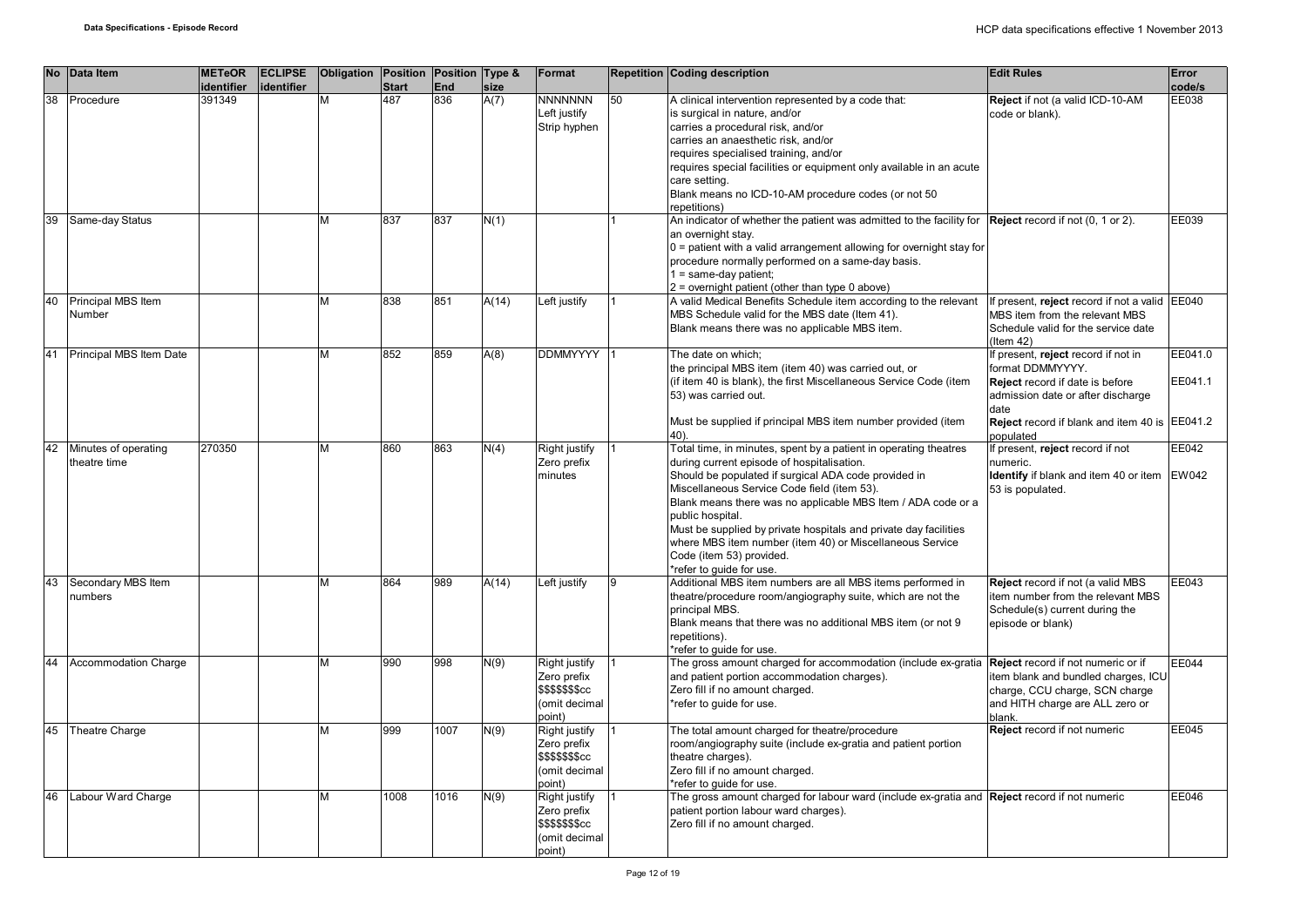|    | No Data Item                         | <b>METeOR</b><br>identifier | <b>ECLIPSE</b><br>lidentifier | Obligation Position Position Type & | <b>Start</b> | End  | size  | Format                                                                              |                 | <b>Repetition Coding description</b>                                                                                                                                                                                                                                                                              | <b>Edit Rules</b>                                            | Error<br>code/s |
|----|--------------------------------------|-----------------------------|-------------------------------|-------------------------------------|--------------|------|-------|-------------------------------------------------------------------------------------|-----------------|-------------------------------------------------------------------------------------------------------------------------------------------------------------------------------------------------------------------------------------------------------------------------------------------------------------------|--------------------------------------------------------------|-----------------|
| 47 | <b>Intensive Care Unit</b><br>Charge |                             |                               | M                                   | 1017         | 1025 | N(9)  | Right justify<br>Zero prefix<br>\$\$\$\$\$\$ <b>S</b> cc<br>(omit decimal<br>(point |                 | The gross amount charged for ICU (include ex-gratia and patient<br>portion ICU charges).<br>Zero fill if no amount charged.<br>*refer to guide for use.                                                                                                                                                           | Reject record if not numeric                                 | EE047           |
| 48 | <b>Prosthesis Charge</b>             |                             |                               | М                                   | 1026         | 1034 | N(9)  | Right justify<br>Zero prefix<br>\$\$\$\$\$\$cc<br>omit decimal<br>(point            |                 | The gross maximum amount charged for prosthesis (include ex-<br>gratia prosthesis charges and patient portion),<br>Zero fill if no amount charged.                                                                                                                                                                | Reject record if not numeric                                 | EE048           |
| 49 | <b>Pharmacy Charge</b>               |                             |                               | M                                   | 1035         | 1043 | N(9)  | Right justify<br>Zero prefix<br>\$\$\$\$\$\$cc<br>omit decimal<br>ooint)            |                 | The gross amount charged for pharmacy (include ex-gratia and<br>patient portion pharmacy charges, exclude discharge<br>medications).<br>Zero fill if no amount charged.                                                                                                                                           | Reject record if not numeric                                 | EE049           |
| 50 | <b>Other Charges</b>                 |                             |                               | M                                   | 1044         | 1052 | N(9)  | Right justify<br>Zero prefix<br>\$\$\$\$\$\$\$cc<br>omit decimal<br>(point          |                 | The gross charge raised for any chargeable item which cannot be Reject record if not numeric<br>specifically categorised elsewhere (exclude ex-gratia charges,<br>television, phone calls, extra meals, FED, reversals or journal<br>adiustments).<br>Zero fill if no amount charged.<br>*refer to guide for use. |                                                              | EE050           |
| 51 | <b>Bundled Charges</b>               |                             |                               | M                                   | 1053         | 1061 | N(9)  | Right justify<br>Zero prefix<br>\$\$\$\$\$\$cc<br>omit decimal)<br>(point           |                 | The gross bundled charge raised (include ex-gratia and patient<br>portion bundled charges).<br>Zero fill if no amount charged.<br>*refer to guide for use.                                                                                                                                                        | Reject record if not numeric                                 | EE051           |
| 52 | Medical Record Number                |                             |                               | М                                   | 1062         | 1081 | A(20) | eft justify<br><b>Blank fill</b>                                                    |                 | The Medical Record Number (or unit record number) that<br>uniquely identifies the patient, regardless of the number of<br>admissions they have had to the facility.                                                                                                                                               | Reject record if blank                                       | EE052           |
| 53 | Miscellaneous Service<br>Codes       |                             |                               | м                                   | 1082         | 1191 | A(11) | Left justify                                                                        | 10 <sup>1</sup> | Any miscellaneous service codes (i.e. non MBS items or<br>Australian Dental Association codes) used for billing.<br>Up to 10 codes may be entered.<br>Blank means that there were no miscellaneous service codes or<br>not 10 repetitions.                                                                        |                                                              |                 |
| 54 | Hospital-in-the-home care<br>Charges |                             |                               | М                                   | 1192         | 1200 | N(9)  | Right justify<br>Zero prefix<br>\$\$\$\$\$\$cc<br>omit decimal<br>(point            |                 | The gross charge raised for hospital-in-the-home care service<br>(include ex-gratia and HITH patient portion charges).<br>Zero fill if no amount charged.                                                                                                                                                         | Reject record if not numeric<br>warning for public hospitals | EE054<br>EW054* |
| 55 | Special Care Nursery<br>Charges      |                             |                               | M                                   | 1201         | 1209 | N(9)  | Right justify<br>Zero prefix<br>\$\$\$\$\$\$\$cc<br>omit decimal<br>(boc            |                 | The gross charge raised for SCN (include ex-gratia and patient<br>portion SCN charges, exclude NICU charges).<br>Zero fill if no amount charged.<br>*refer to quide for use.                                                                                                                                      | Reject record if not numeric                                 | EE055           |
| 56 | Coronary Care Unit<br>Charges        |                             |                               | M                                   | 1210         | 1218 | N(9)  | Right justify<br>Zero prefix<br>\$\$\$\$\$\$\$cc<br>(omit decimal<br>ooint)         |                 | The gross charge raised for CCU (include ex-gratia and patient<br>portion CCU charges).<br>Zero fill if no amount charged.<br>*refer to guide for use.                                                                                                                                                            | Reject record if not numeric                                 | EE056           |
| 57 | Special Care Nursery<br>hours        |                             |                               | O                                   | 1219         | 1222 | N(4)  | Right justify<br>Zero prefix                                                        |                 | The number of hours the patient spent in a SCN.<br>Zero fill if not applicable.<br>*refer to quide for use.                                                                                                                                                                                                       | f present, reject record if not<br>numeric.                  | EE057           |
| 58 | Coronary Care Unit hours             |                             |                               | O                                   | 1223         | 1226 | N(4)  | Right justify<br>Zero prefix                                                        |                 | The number of hours the patient spent in a CCU.<br>Zero fill if not applicable.<br>*refer to quide for use.                                                                                                                                                                                                       | f present, reject record if not<br>numeric.                  | EE058           |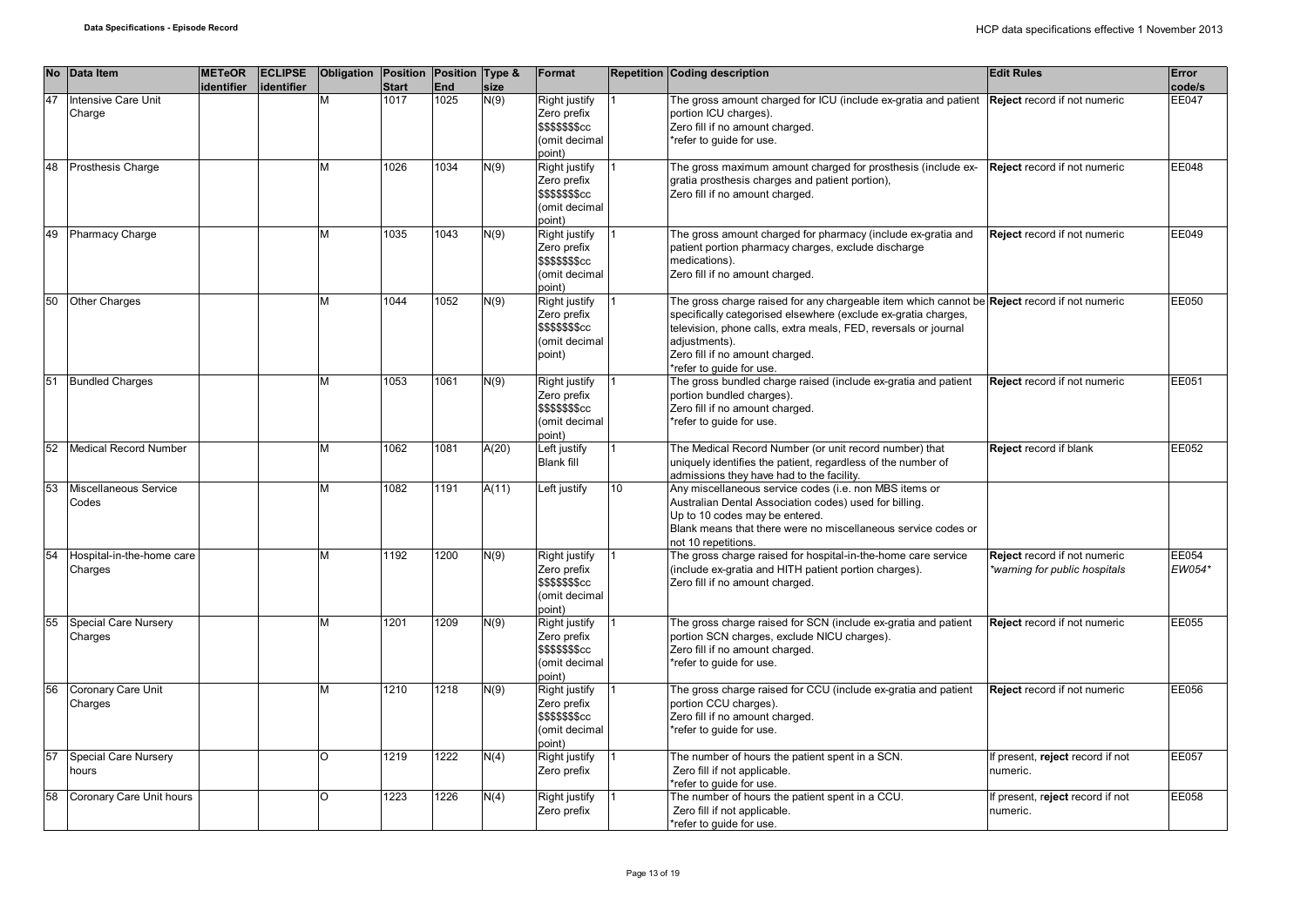| <b>No</b>      | Data Item                                             | <b>METeOR</b><br>lidentifier | <b>ECLIPSE</b><br>lidentifier | Obligation Position | <b>Start</b> | Position Type &<br>End | <b>size</b> | Format                              | <b>Repetition Coding description</b>                                                                                                                                                                                                                                                                  | <b>Edit Rules</b>                                                                                                                                                                                                                 | Error<br>code/s    |
|----------------|-------------------------------------------------------|------------------------------|-------------------------------|---------------------|--------------|------------------------|-------------|-------------------------------------|-------------------------------------------------------------------------------------------------------------------------------------------------------------------------------------------------------------------------------------------------------------------------------------------------------|-----------------------------------------------------------------------------------------------------------------------------------------------------------------------------------------------------------------------------------|--------------------|
| 59             | Special Care Nursery<br>days                          |                              |                               |                     | 1227         | 1229                   | N(3)        | Right justify<br>Zero prefix        | The number of days the patient spent in a SCN.<br>Zero fill if not applicable.<br>*refer to quide for use.                                                                                                                                                                                            | Reject record if not numeric.<br><b>Reject</b> record if not zero for day<br>facilities (public or private)                                                                                                                       | EE059.0<br>EE059.1 |
| 60             | Coronary Care Unit days                               |                              |                               |                     | 1230         | 1232                   | N(3)        | Right justify<br>Zero prefix        | The number of days the patient spent in a CCU.<br>Zero fill if not applicable.<br>*refer to quide for use.                                                                                                                                                                                            | Reject record if not numeric.<br>Reject record if not zero for day<br>facilities (public or private)                                                                                                                              | EE060.0<br>EE060.1 |
| 6 <sup>1</sup> | Number of Qualified Days 270033<br>for Newborns       |                              |                               |                     | 1233         | 1237                   | N(5)        | <b>Right justify</b><br>Zero prefix | The number of qualified newborn days occurring within a<br>newborn episode of care.<br>Zero fill if not applicable.<br>*refer to quide for use.                                                                                                                                                       | Reject record if not numeric.<br><b>Identify</b> record if >0000 and (care<br>type not newborn care)                                                                                                                              | EE061<br>EW061     |
| 62             | Hospital-in-the-home care<br><b>Commencement Date</b> |                              |                               |                     | 1238         | 1245                   | A(8)        | <b>DDMMYYYY</b>                     | Date on which an admitted patient commences an episode of<br>hospital-in-the-home care services.<br>Conditional item if HITH charges (item 54) > 0.<br>Blank fill if not applicable.                                                                                                                  | Reject record if Hospital-In-The-<br>Home Charges (item 54) is<br>populated and item is blank or not in<br>format DDMMYYYY.<br><b>Reject</b> record if commencement                                                               | EE062.0<br>EE062.1 |
| 63             | Hospital-in-the-home care<br><b>Completed Date</b>    |                              |                               |                     | 1246         | 1253                   | A(8)        | <b>DDMMYYYY</b>                     | Date on which an admitted patient completes an episode of<br>hospital-in-the-home care services.<br>Conditional item if HITH charges (item 54) > 0.<br>Blank fill if not applicable.                                                                                                                  | date > HITH completed date.<br>Reject record if Hospital-In-The-<br>Home Charges (item 54) is<br>populated and item is blank or not in<br>format DDMMYYYY.<br><b>Reject</b> record if completed date <<br>HITH commencement date. | EE063.0<br>EE063.1 |
| 64             | Palliative Care Days                                  |                              |                               |                     | 1254         | 1257                   | N(4)        | <b>Right justify</b><br>Zero prefix | The number of days a patient received palliative care during an<br>episode.<br>Where the entire episode is Palliative, provide the total length of<br>stay in days.<br>Conditional item if Palliative Care Status (item 25) = 1. Zero fill if<br>no Palliative Care Days.<br>*refer to quide for use. | Reject record if not numeric.<br><b>Identify</b> record if 0 and palliative<br>care status (item $25$ ) = 1                                                                                                                       | EE064<br>EW064     |

**Total record length = 1257**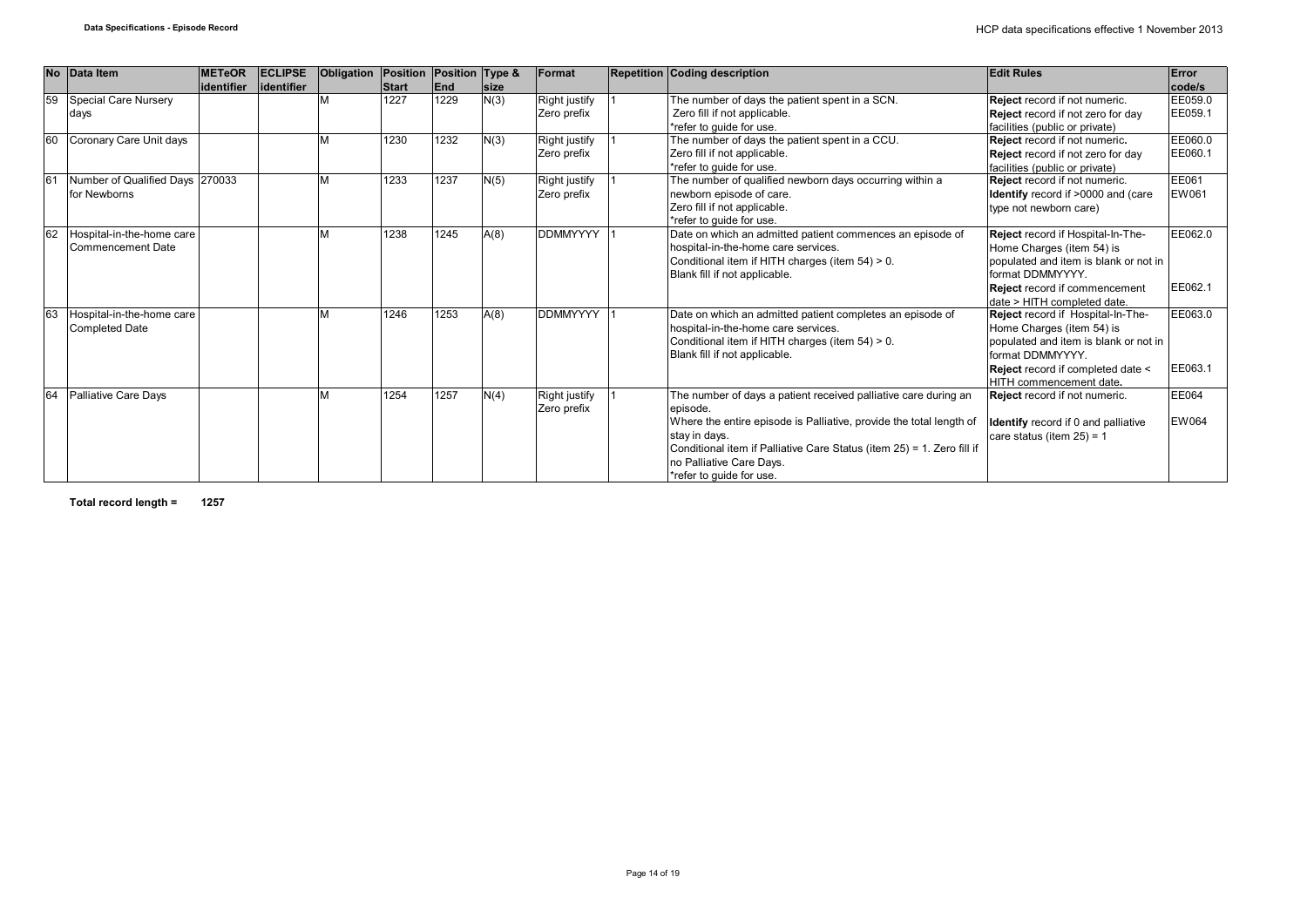|                 | Item No Data Item        | Obligation |           | Position Type & Size Format |                 | <b>Comments</b>                                                                                                                                                                    | <b>Edit Rules</b>                                                                                                                                                              | <b>Error Code/s</b>   |
|-----------------|--------------------------|------------|-----------|-----------------------------|-----------------|------------------------------------------------------------------------------------------------------------------------------------------------------------------------------------|--------------------------------------------------------------------------------------------------------------------------------------------------------------------------------|-----------------------|
|                 | Provider Number          | M          | $1 - 8$   | A(8)                        | NNNNNNNA        | The Commonwealth-issued hospital provider number (must be 8 characters,<br>include leading zero)                                                                                   | Reject the file if not a valid 8<br>character Commonwealth<br>provider number                                                                                                  | HE01                  |
| $\overline{2}$  | Insurer/Group Identifier | M          | $9 - 11$  | A(3)                        |                 | The insurer identifier selected from the list of registered private health insurers<br>or the code for the group of insurers (e.g. AHS for Australian Health Service<br>Alliance). |                                                                                                                                                                                |                       |
| 3               | Disk Reference number    | M          | $12 - 19$ | A(8)                        |                 | Number identifies the file/disk ID                                                                                                                                                 |                                                                                                                                                                                |                       |
|                 | Date Prepared            | M          | 20-27     | A(8)                        | <b>DDMMYYYY</b> | The date data was prepared by hospital                                                                                                                                             | <b>Reject</b> the file if not in format<br><b>DDMMYYYY</b>                                                                                                                     | HE04                  |
| 5               | Number of records        | M          | 28-31     | N(4)                        |                 | The number of episodes on file/disk                                                                                                                                                | Reject the file if mismatch on<br>Episode record count<br><b>Reject</b> the file if not numeric                                                                                | HE05<br><b>HE05.1</b> |
| 6               | Test Flag                | M          | 32        | A(1)                        |                 | T=Test, P=Production                                                                                                                                                               |                                                                                                                                                                                |                       |
|                 | <b>Resubmitted Disk</b>  | M          | 33        | A(1)                        |                 | Indicates if the file/disk is being resubmitted Y/N                                                                                                                                |                                                                                                                                                                                |                       |
| 8               | Period From              | M          | $34 - 41$ | A(8)                        | <b>DDMMYYYY</b> | Period starting (separation month)                                                                                                                                                 | <b>Reject</b> the file if not in format<br><b>DDMMYYYY</b><br><b>Reject</b> the file if not within date<br>period applicable for month year<br>specified in physical file name | HE08<br><b>HE08.1</b> |
| 9               | Period to                | M          | 42-49     | A(8)                        | <b>DDMMYYYY</b> | Period ending (separation month)                                                                                                                                                   | <b>Reject</b> the file if not in format<br><b>DDMMYYYY</b>                                                                                                                     | HE09                  |
| 10              | AN-SNAP HCP Version      | M          | 50-53     | N(4)                        |                 | AN-SNAP HCP version 0500,0700,0800,0900                                                                                                                                            |                                                                                                                                                                                |                       |
|                 | <b>Blank fill</b>        | M          | 54-57     | N(4)                        |                 | <b>Blank fill</b>                                                                                                                                                                  |                                                                                                                                                                                |                       |
| 12 <sup>2</sup> | File Type                | M          | 58        | A(1)                        |                 | $S =$ Snap                                                                                                                                                                         |                                                                                                                                                                                |                       |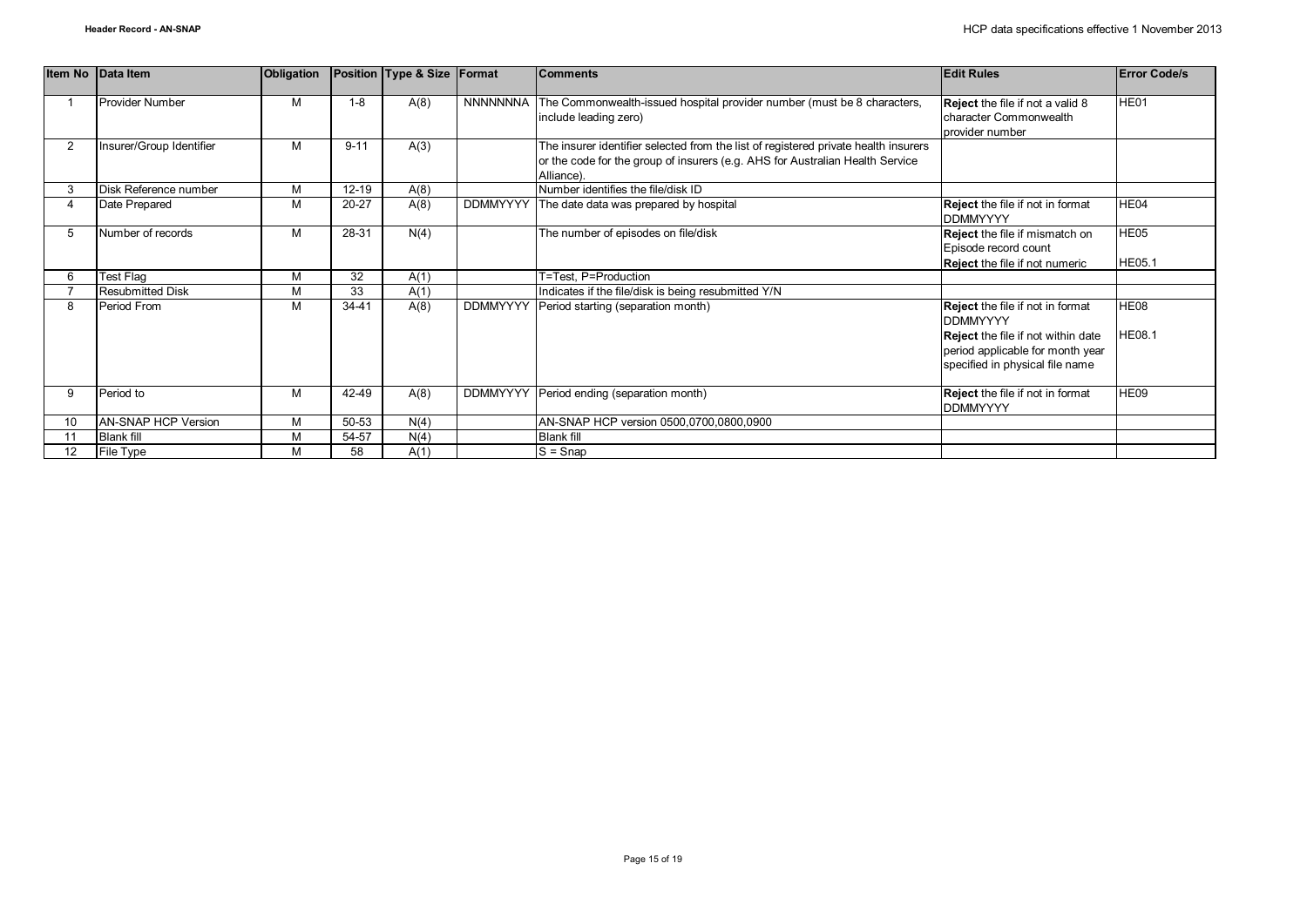| <b>No</b>     | <b>Data Item</b>                 | <b>METeOR</b><br>identifier | <b>ECLIPSE</b><br>identifier | Obligation | Position<br><b>Start</b> | Position Type &<br>End | size  | Format                       | <b>Repetition Coding description</b>                                                                                                                                                                                                                                                                                                                                                                                                                                                                                                                                                                                                                                                                                                                                                                                               | <b>Edit Rules</b>                                                                                                                 | Error<br>code/s  |
|---------------|----------------------------------|-----------------------------|------------------------------|------------|--------------------------|------------------------|-------|------------------------------|------------------------------------------------------------------------------------------------------------------------------------------------------------------------------------------------------------------------------------------------------------------------------------------------------------------------------------------------------------------------------------------------------------------------------------------------------------------------------------------------------------------------------------------------------------------------------------------------------------------------------------------------------------------------------------------------------------------------------------------------------------------------------------------------------------------------------------|-----------------------------------------------------------------------------------------------------------------------------------|------------------|
|               | Insurer Membership<br>Identifier |                             |                              | м          |                          | 15                     | A(15) | Left justify                 | Insurer membership identifier.                                                                                                                                                                                                                                                                                                                                                                                                                                                                                                                                                                                                                                                                                                                                                                                                     | Reject record if not same as Source<br>Identifier value in FILE HEADER item                                                       | AE001.1          |
| $\mathcal{P}$ | Insurer Identifier               |                             |                              | М          | 16                       | 18                     | A(3)  | Left justify                 | Insurer identifier selected from the list of registered private health<br>insurers.                                                                                                                                                                                                                                                                                                                                                                                                                                                                                                                                                                                                                                                                                                                                                | Reject record if blank                                                                                                            | AE002            |
|               | <b>AN-SNAP Identifier</b>        |                             |                              | <b>MAA</b> | 19                       | 33                     | A(15) | Left justify                 | A unique identifier for this AN-SNAP record that links it to the<br>associated episode (and/or medical and prosthetic records). It is a<br>combination of the Medical Record Number (in the Episode record)<br>and hyphen and a record number (sequential counter)                                                                                                                                                                                                                                                                                                                                                                                                                                                                                                                                                                 | Reject record if blank<br>Identify record if no hyphen in the<br>Identifier                                                       | AE003<br>AW003.1 |
|               |                                  |                             |                              |            |                          |                        |       |                              |                                                                                                                                                                                                                                                                                                                                                                                                                                                                                                                                                                                                                                                                                                                                                                                                                                    | <b>Identify</b> record if the characters prior<br>to the hyphen do not match a Medical<br>Record Number in the Episode<br>Records | AW003.2          |
|               | <b>Family Name</b>               | 286953                      |                              | $\Omega$   | 34                       | 61                     | A(28) | Left justify                 | That part of a name a person usually has in common with some<br>other members of his/her family, as distinguished from his/her given<br>names, as represented by text.                                                                                                                                                                                                                                                                                                                                                                                                                                                                                                                                                                                                                                                             | Identify record if blank                                                                                                          | AE004            |
|               | <b>Given Name</b>                | 287035                      |                              | O          | 62                       | 81                     | A(20) | Left justify                 | The person's identifying name within the family group or by which<br>the person is socially identified, as represented by text.                                                                                                                                                                                                                                                                                                                                                                                                                                                                                                                                                                                                                                                                                                    | Identify record if blank                                                                                                          | AW005            |
| 6             | Date of Birth                    | 287007                      |                              | М          | 82                       | 89                     | A(8)  | <b>DDMMYYYY</b>              | The date of birth of the person.                                                                                                                                                                                                                                                                                                                                                                                                                                                                                                                                                                                                                                                                                                                                                                                                   | Reject record if not in format<br><b>DDMMYYYY</b>                                                                                 | AE006            |
|               | Postcode - Australian            | 287224                      |                              | М          | 90                       | 93                     | N(4)  | Right justify<br>Zero prefix | The numeric descriptor for a postal delivery area, aligned with<br>locality, suburb or place for the address of a person.<br>9999 = unknown postcode<br>$8888 = 0$ verseas                                                                                                                                                                                                                                                                                                                                                                                                                                                                                                                                                                                                                                                         | Reject record if not (a valid Australian<br>postcode or 8888 or 9999).                                                            | AE007            |
| 8             | <b>Sex</b>                       | 287316                      |                              | м          | 94                       | 94                     | N(1)  |                              | The biological distinction between male and female, as represented $\left  \text{Reject record if not } (1, 2, 3 \text{ or } 9) \right $<br>by a code.<br>$1 = Male$<br>$2 =$ Female<br>3 = Intersex or Indeterminate<br>9 = Not stated / inadequately described                                                                                                                                                                                                                                                                                                                                                                                                                                                                                                                                                                   |                                                                                                                                   | AE008            |
| a             | <b>Admission Date</b>            | 269967                      |                              | М          | 95                       | 102                    | A(8)  | DDMMYYYY                     | Date on which an admitted patient commences an episode of care.                                                                                                                                                                                                                                                                                                                                                                                                                                                                                                                                                                                                                                                                                                                                                                    | Reject record if not in format<br><b>DDMMYYYY</b>                                                                                 | AE009            |
| 10            | <b>Separation Date</b>           | 270025                      |                              | М          | 103                      | 110                    | A(8)  | <b>DDMMYYYY</b>              | Date on which an admitted patient completes an episode of care.                                                                                                                                                                                                                                                                                                                                                                                                                                                                                                                                                                                                                                                                                                                                                                    | Reject file if not in format<br>DDMMYYYY, or if not ≥ admission<br>date, or if MM is not same as month<br>input in Fund Header    | AE010            |
|               | 11 Episode Type                  |                             |                              | М          | 111                      | 111                    | A(1)  |                              | An indicator of the type of admitted rehabilitation program<br>undertaken during the episode that relates to the AN-SNAP records.<br>O = Overnight Admitted Patient - Assign this value for patients who<br>stay overnight during the admitted rehabilitation program.<br>S = Same-day Admitted Patient - Assign this value for patients who<br>undertake an admitted rehabilitation program consisting of multiple<br>same day visits/services. It is recommended that one AN-SNAP<br>record is reported that covers the entire program (not separate<br>episodes for each visit/service). In this case, Admission date = date<br>of 1st visit/service and Separation date = date of last visit/service in<br>the Same-day admitted program. The AN-SNAP record should be<br>linked to the episode with the same separation date. | Reject record if not ('O' or 'S')                                                                                                 | AE011            |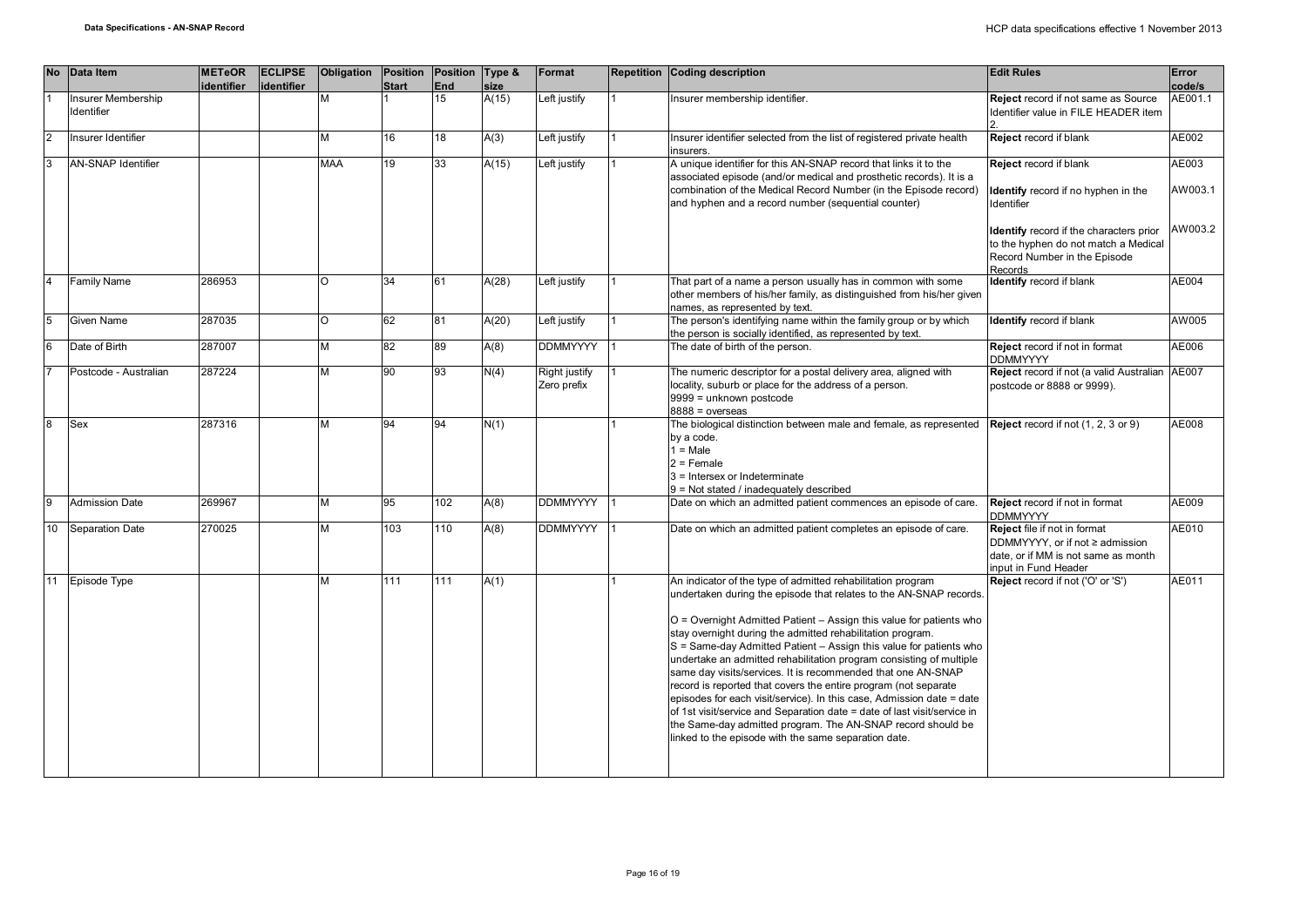| <b>No</b> | Data Item                    | <b>METeOR</b><br>identifier | <b>ECLIPSE</b><br>identifier | Obligation | Position<br><b>Start</b> | Position Type &<br>End | size | Format                  |    | Repetition Coding description                                                                                                                                                                                                                                                                                                                                                                                                                                                                                                                                                                             | <b>Edit Rules</b>                                                                                                      | Error<br>code/s  |
|-----------|------------------------------|-----------------------------|------------------------------|------------|--------------------------|------------------------|------|-------------------------|----|-----------------------------------------------------------------------------------------------------------------------------------------------------------------------------------------------------------------------------------------------------------------------------------------------------------------------------------------------------------------------------------------------------------------------------------------------------------------------------------------------------------------------------------------------------------------------------------------------------------|------------------------------------------------------------------------------------------------------------------------|------------------|
| 12        | Admission FIM Item<br>Scores |                             |                              | M          | 112                      | 129                    | N(1) |                         | 18 | The FIM score on admission for each of the 18 FIM motor and<br>cognition items<br>No Helper:                                                                                                                                                                                                                                                                                                                                                                                                                                                                                                              | <b>Reject</b> record if not (1, 2, 3, 4, 5, 6 or<br>7) and episode type is O.                                          | AE012            |
|           |                              |                             |                              |            |                          |                        |      |                         |    | Score of 7 - Complete Independence<br>Score of 6 - Modified Independence                                                                                                                                                                                                                                                                                                                                                                                                                                                                                                                                  | If present, reject if not numeric.                                                                                     | AE012.1          |
|           |                              |                             |                              |            |                          |                        |      |                         |    | Helper:<br>Score of 5 - Supervision or setup<br>Score of 4 - Minimal assistance                                                                                                                                                                                                                                                                                                                                                                                                                                                                                                                           | <b>Identify</b> record if episode type is S<br>and not blank fill                                                      | AW012            |
|           |                              |                             |                              |            |                          |                        |      |                         |    | Score of 3 - Moderate assistance<br>Score of 2 - Maximal assistance<br>Score of 1 - Total assistance                                                                                                                                                                                                                                                                                                                                                                                                                                                                                                      |                                                                                                                        |                  |
| 13        | Discharge FIM Item Scores    |                             |                              | M          | 130                      | 147                    | N(1) |                         | 18 | *refer to guide for use<br>The FIM score on discharge for each of the 18 FIM motor and<br>cognition items.<br>No Helper:<br>Score of 7 - Complete Independence                                                                                                                                                                                                                                                                                                                                                                                                                                            | <b>Reject</b> record if not (1, 2, 3, 4, 5, 6 or<br>7) and episode type is O and not<br>Episode Mode of Separation = 8 | AE013            |
|           |                              |                             |                              |            |                          |                        |      |                         |    | Score of 6 - Modified Independence<br>Helper:                                                                                                                                                                                                                                                                                                                                                                                                                                                                                                                                                             | If present, reject if not numeric.                                                                                     | AE013.1          |
|           |                              |                             |                              |            |                          |                        |      |                         |    | Score of 5 - Supervision or setup<br>Score of 4 - Minimal assistance<br>Score of 3 - Moderate assistance                                                                                                                                                                                                                                                                                                                                                                                                                                                                                                  | <b>Identify</b> record if episode type is S<br>and not blank fill                                                      | AW013            |
|           |                              |                             |                              |            |                          |                        |      |                         |    | Score of 2 - Maximal assistance<br>Score of 1 - Total assistance<br>*refer to quide for use                                                                                                                                                                                                                                                                                                                                                                                                                                                                                                               |                                                                                                                        |                  |
| 14        | <b>AROC Impairment Codes</b> |                             |                              | M          | 148                      | 154                    | A(7) | NN.NNNN<br>Left justify |    | Enter the Impairment Code (AUS version 2) that best describes the <b>Reject</b> record if not a valid code<br>primary reason for admission to the rehabilitation episode.<br>Code as specifically as possible and where possible avoid the use of<br>impairment group 13 - 'Other Disabling Impairments'.<br>Each entry should consist of:<br>two (2) digits that represent the impairment group (zero prefixed if<br>1 digit)<br>a decimal point<br>up to four (4) digits that represent more specific categories within<br>impairment groups if applicable (blank fill any unused characters).          |                                                                                                                        | AE014            |
| 15        | Assessment Only Indicator    |                             |                              | M          | 155                      | 155                    | N(1) |                         |    | Whether only assessment, and no treatment, was provided during<br>an episode of admitted patient care, as represented by a code.<br>Assessment only occurs when the person was seen on one<br>occasion only for assessment and no rehabilitation treatment and no<br>further intervention by this service team is planned to occur within<br>the next 90 days. If a person is booked/seen for subsequent<br>treatment within 90 days, they are not Assessment Only. If a person<br>is booked for subsequent assessment (but not treatment), they are<br>assessment only. Record:<br>$1 = Yes$<br>$2 = No$ | Reject record if not (1 or 2)                                                                                          | AE015            |
| 16        | <b>AN-SNAP Class</b>         |                             |                              | М          | 156                      | 159                    | N(4) |                         |    | The AN-SNAP class to which the episode is assigned. AN-SNAP<br>Class is only applicable to overnight episodes and must be reported<br>as 4 characters in the following format:                                                                                                                                                                                                                                                                                                                                                                                                                            | Reject if not a valid code and episode AE016<br>$type = O$                                                             |                  |
|           |                              |                             |                              |            |                          |                        |      |                         |    | "2" prefix followed by AN-SNAP version 2 class code.<br>"3" prefix followed by AN-SNAP version 3 class code.                                                                                                                                                                                                                                                                                                                                                                                                                                                                                              | If present, reject if not numeric.<br><b>Identify</b> record if episode type $=$ S<br>and not blank fill.              | AE016.1<br>AW016 |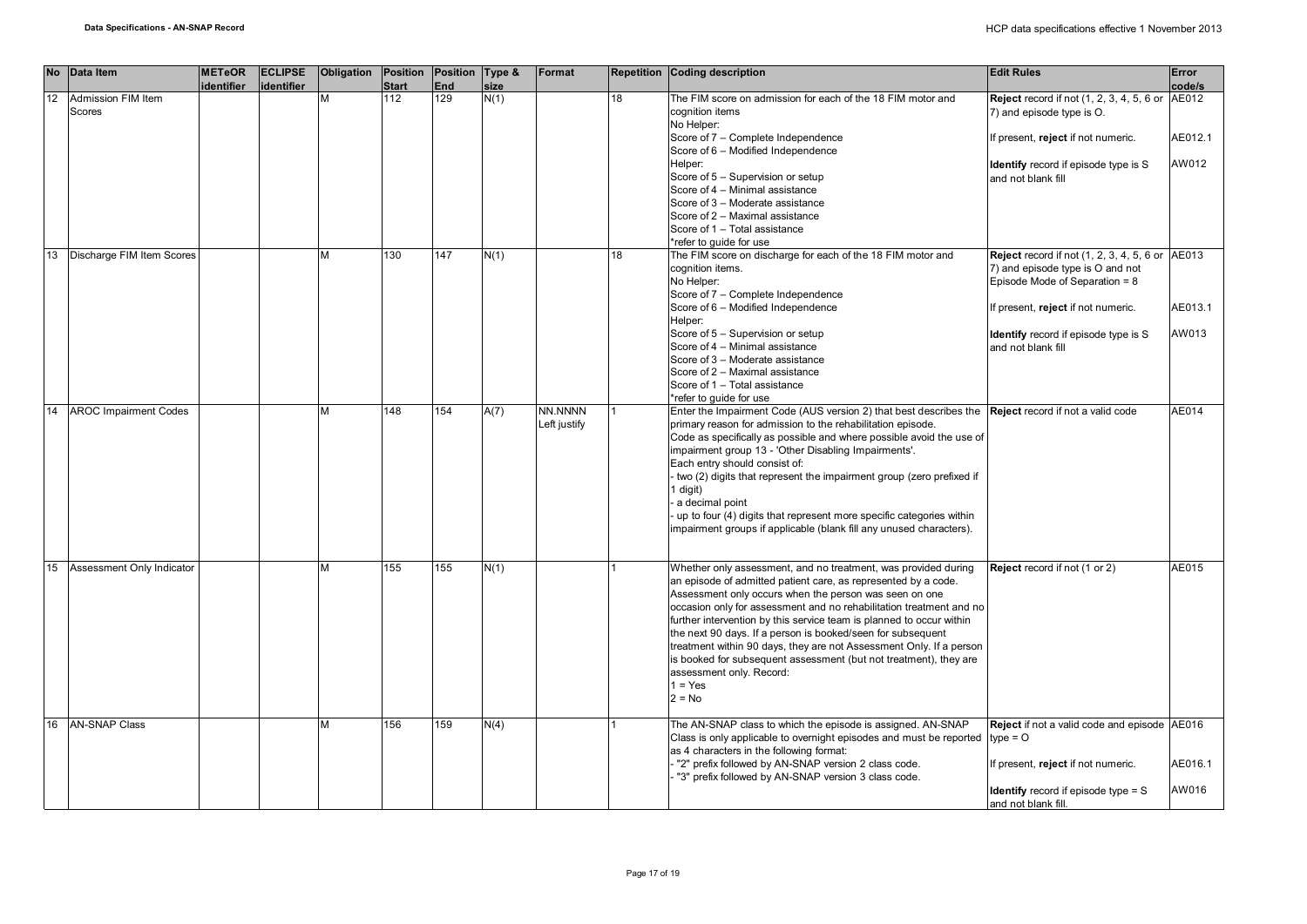|    | No Data Item             | <b>METeOR</b> | <b>IECLIPSE</b> | <b>Obligation Position</b> |              | Position Type & |             | Format          | <b>Repetition Coding description</b>                                                                                  | <b>Edit Rules</b>                                                                | Error   |
|----|--------------------------|---------------|-----------------|----------------------------|--------------|-----------------|-------------|-----------------|-----------------------------------------------------------------------------------------------------------------------|----------------------------------------------------------------------------------|---------|
|    |                          | lidentifier   | lidentifier     |                            | <b>Start</b> | <b>IEnd</b>     | <b>Size</b> |                 |                                                                                                                       |                                                                                  | code/s  |
| 17 | <b>SNAP Version</b>      |               |                 |                            | 160          | 161             | N(2)        |                 | The version of the AN-SNAP Classification used to report item 16.<br>02 = AN-SNAP Version 2<br>03 = AN-SNAP Version 3 | <b>Reject</b> record if not (01, 02 or 03) and AE017<br>episode type $=$ $\circ$ |         |
|    |                          |               |                 |                            |              |                 |             |                 |                                                                                                                       | If present, reject if not numeric.                                               | AE017.1 |
|    |                          |               |                 |                            |              |                 |             |                 |                                                                                                                       | <b>Identify</b> record if episode type $=$ S<br>and not blank fill               | AW017.1 |
|    |                          |               |                 |                            |              |                 |             |                 |                                                                                                                       | <b>Identify</b> if (01) and episode type = $\circ$                               | AW017.2 |
|    | Rehabilitation plan date | 341640        |                 |                            | 162          | 169             | A(8)        | <b>DDMMYYYY</b> | The date a multi-disciplinary rehabilitation plan is established for an<br>episode of admitted patient care.          | <b>Reject</b> record if not in format<br><b>DDMMYYYY</b>                         | AE018   |
|    | Discharge plan date      |               |                 |                            | 170          | 177             | A(8)        | <b>DDMMYYYY</b> | The date a discharge plan is established for an episode of admitted<br>patient care.                                  | <b>Reject</b> record if not in format<br><b>DDMMYYYY</b>                         | AE019   |

**Total record length = 177**